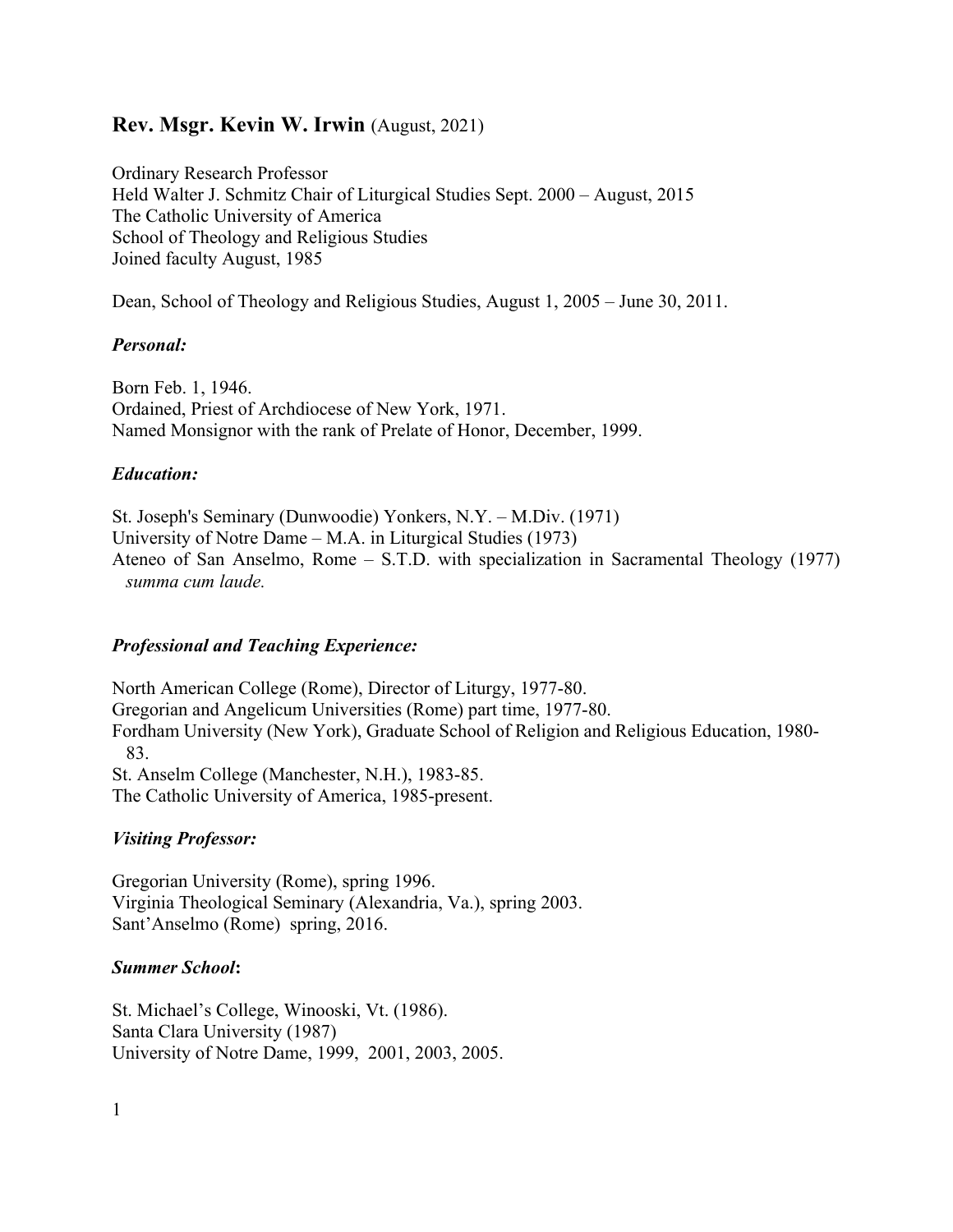#### *Professional Associations:*

Member, North American Academy of Liturgy Member, Catholic Theological Society of America Member, Society for Catholic Liturgy

### *Publications*

### *Books:*

*American Lutherans and Roman Catholics in Dialogue on the Eucharist: A Methodological Critique and Proposal*. Rome: Editrice Anselmiana, 1979.

*A Celebrant's Guide to the New Sacramentary, Cycle A, B and C.* New York: Pueblo Publishing Co., 1975, 1976, 1977.

*Sunday Worship: A Planning Guide to Celebration*. New York: Pueblo Publishing Co., l983.

*Liturgy, Prayer and Spirituality*. New York/Ramsey: Paulist Press, l984.

*Lent: A Guide to the Eucharist and Hours.* New York: Pueblo Publishing Co., l985.

*Advent-Christmas: A Guide to the Eucharist and Hours.* New York: Pueblo Publishing Co., l986.

*Liturgical Theology: A Primer*. Collegeville: The Liturgical Press, 1990.

*Easter: A Guide to Eucharist and Hours*. Collegeville: The Liturgical Press, 1991.

*Context and Text.* Method in Liturgical Theology. Collegeville: The Liturgical Press, 1994.

*Responses to 101 Questions on the Mass*. New York/Mahwah: Paulist Press, 1999.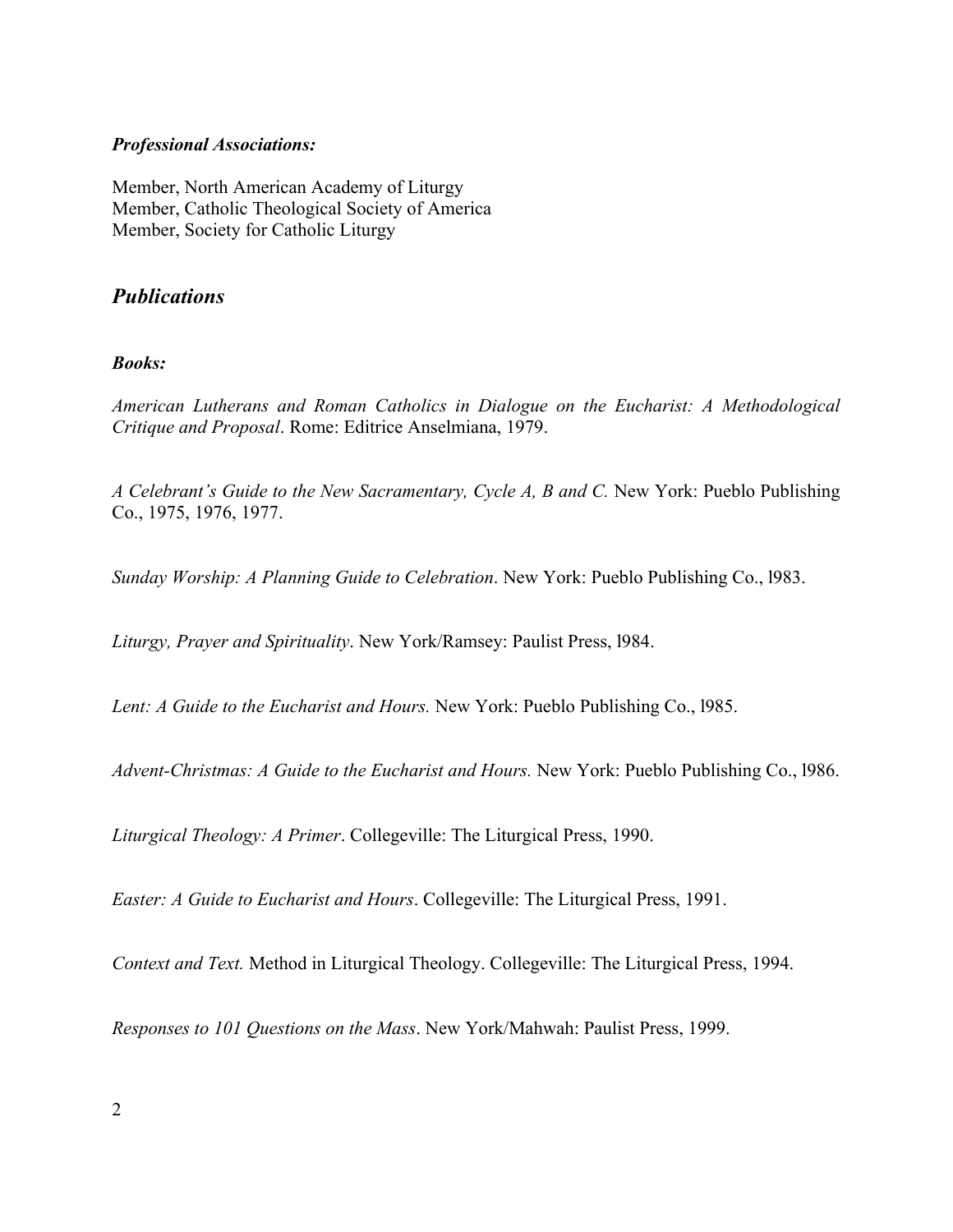Revised edition published under the title *101 Questions and Answers on the Mass.* New York/Mahwah: Paulist Press, 2012.

*Models of the Eucharist*. New York/Mahwah: Paulist Press, 2005.

Revised edition June, 2020.

*Serving the Body of Christ: The Magisterium on Eucharist and Ordained Priesthood*. New York/Mahwah: Paulist Press, 2013. Revised edition due out fall 2020.

*What We Have Done, What We Have Failed To Do: Assessing the Liturgical Reforms of Vatican II.* New York/ Mahwah: Paulist Press, 2014.

*Sacraments: Historical Perspectives and Liturgical Theology*. New York/ Mahwah, Paulist Press, 2016.

*A Commentary on Laudato si*. *On Care for Our Common Home.* Background, Contributions, Implications and the Future of Pope Francis' Encyclical. New York/ Mahwah: Paulist Press, 2016.

*Context and Text.* A Method for Liturgical Theology. Collegeville: Liturgical Press, 2018.

*Pope Francis and the Liturgy:* The Call to Holiness and Mission. Paulist Press, 2020.

*Liturgy and Sacraments in the World of COVID 19.* Paulist Press, 2020.

*Ecology, Liturgy, Sacrament*. In preparation. Contracted by the Paulist Press.

#### *Articles:*

"The Holy Communion." In *Exploring the Faith We Share*, edited by Glenn Stone and Charles La Fontaine, 42-64. New York/Ramsey: Paulist Press, l980.

"Christian Initiation: Some Important Questions." *The Chicago Catechumenate* 3 (l98l): 4-24.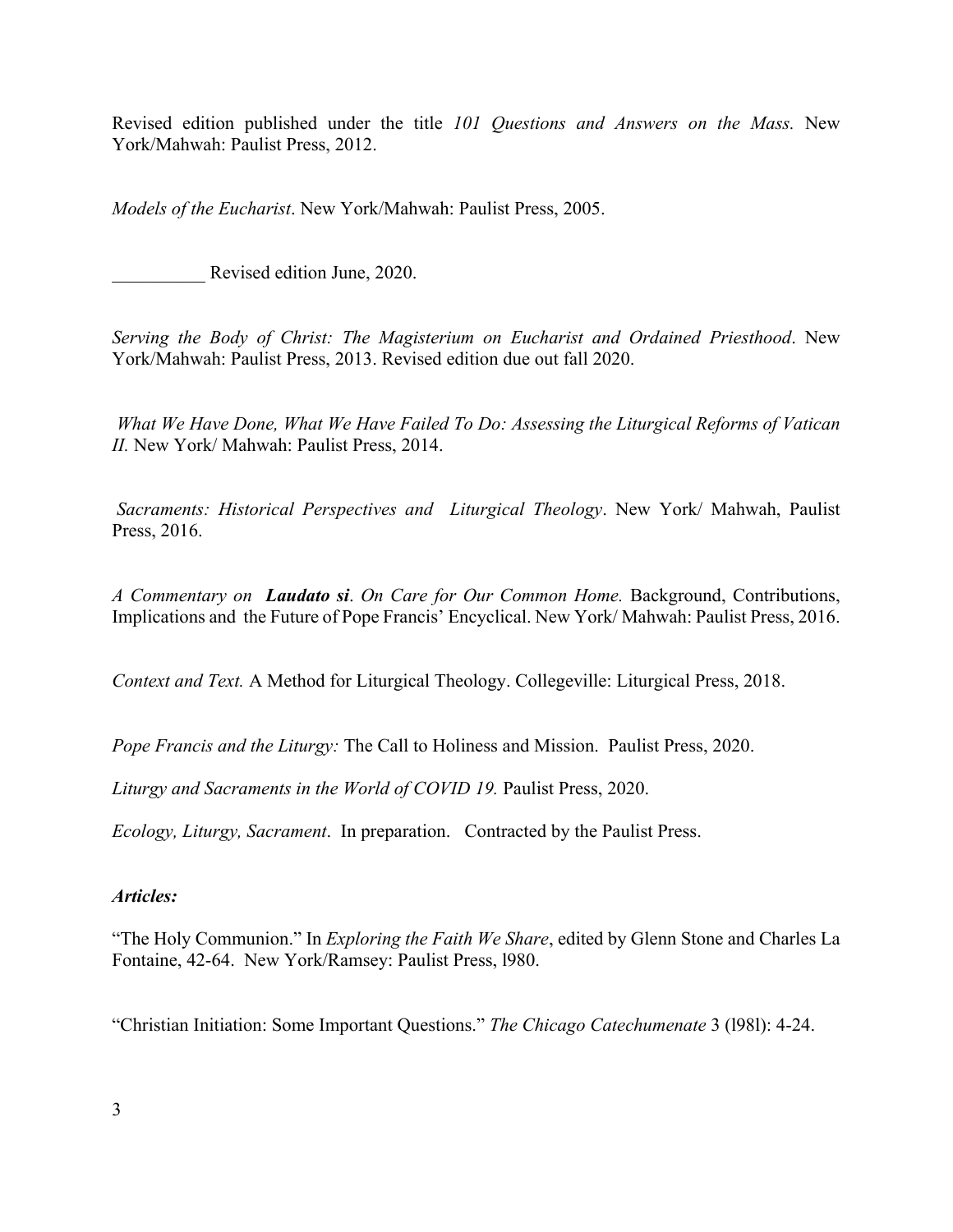"Recent Sacramental Theology: A Review Discussion." *The Thomist* 47 (l983): 592-608.

"The Constitution on the Sacred Liturgy." In *Vatican II and Its Documents: An American Reappraisal*, edited by Timothy O'Connell, 3-38. Wilmington: Glazier, l986.

"The Good News of Repentance and Conversion." In *Reconciliation and Forgiveness*, edited by Michael Henchal, 32-56. Collegeville: The Liturgical Press, 1987.

"Sacrament." In *New Dictionary of Theology*, edited by Dermot Lane, Mary Collins and Joseph Komonchak, 910-922. Wilmington: Glazier, 1987.

"Eucharistic Theology." *New Catholic Encyclopedia*, Supplement, vol. 18, 153-155. Washington: The Catholic University of America Press, 1988.

"Sacramental Theology." *New Catholic Encyclopedia*, Supplement, vol. 18, 447-452. Washington: The Catholic University of America Press, 1988.

"Recent Sacramental Theology: A Review Discussion II." *The Thomist* 52 (1988): 124-147.

"[Commentary on] The Official Vatican Response to BEM: Baptism." *Ecumenical Trends* 17 (1988): 33-37.

"Recent Sacramental Theology: A Review Discussion III." *The Thomist* 53 (1989): 281-313.

"Method in Liturgical Theology: Context is Text." *Eglise et théologie* 20 (1989): 407-424.

"Sacramental Theology: A Methodological Proposal." *The Thomist* 54 (1990): 311-342.

"On Monastic Priesthood." *The American Benedictine Review* 41 (1990): 225-262.

"Liturgical Theology." In *New Dictionary of Sacramental Worship*, edited by Peter Fink, 721-733. Collegeville: The Liturgical Press, 1990.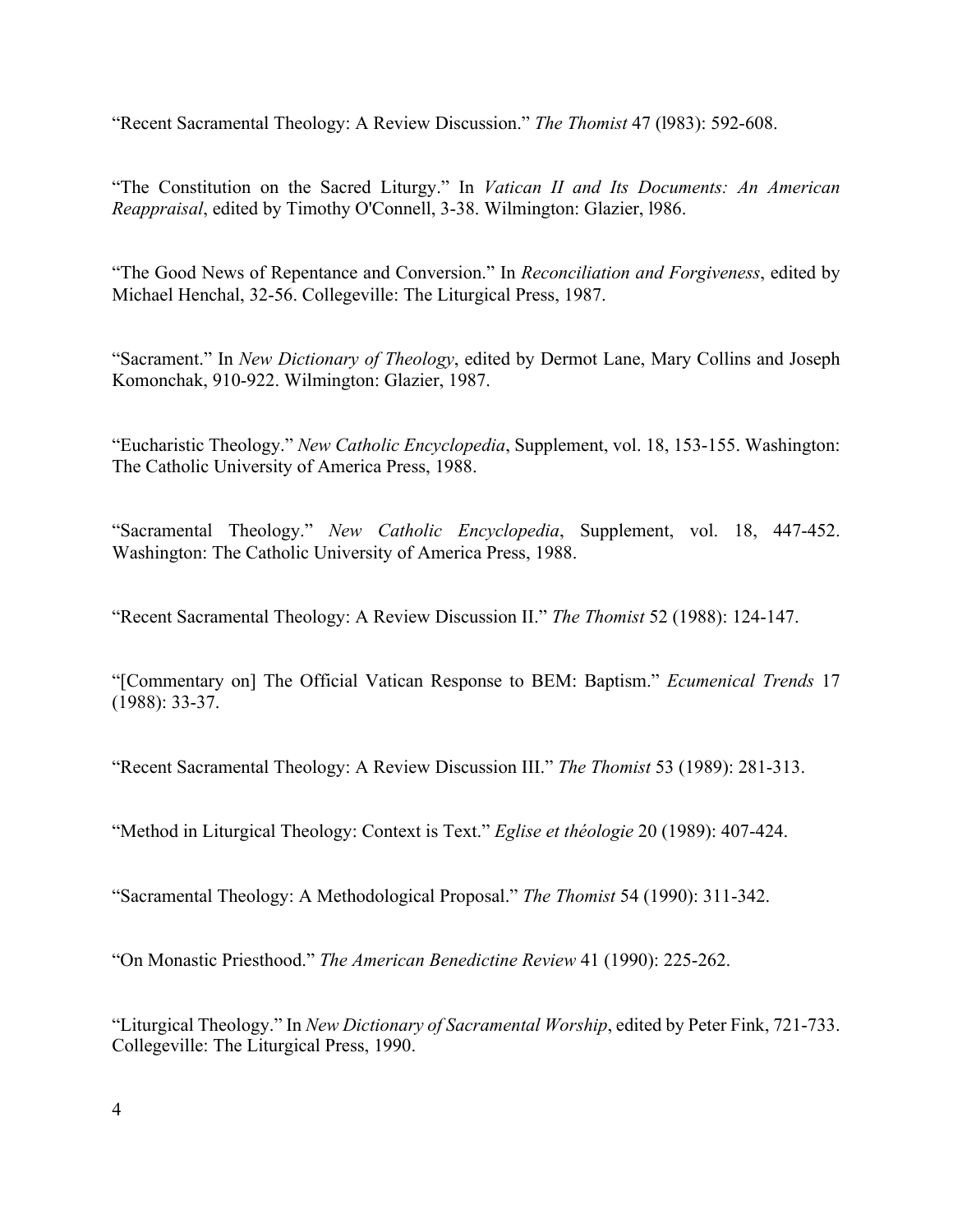"Toward a Theological Anthropology of Sacraments." In *A Promise of Presence: Essays in Honor of David N. Power*, edited by Michael Downey, 29-47. Washington: The Pastoral Press, 1992.

"Liturgy." In *New Dictionary of Catholic Spirituality*, edited by Michael Downey, 602-610. Collegeville: The Liturgical Press, 1993.

"The Sacramentality of Creation and the Role of Creation in Liturgy and Sacraments." In *Preserving the Creation: Environmental Theology and Ethics*, edited by Kevin W. Irwin and Edmund J. Pellegrino, 67-111. Washington: Georgetown University Press, 1994.

[Reprinted in *And God Saw That It Was Good.* Catholic Theology and the Environment, edited by Drew Christiansen and Walt Grazer, 105-147. Washington: USCC, 1996.]

[Condensed and reprinted as "Of Liturgy and Creation." *Catholic International* 12 (February 2001): 75-92.]

Co-author with Regis Duffy and David Power, "Sacramental Theology: A Review of Literature." *Theological Studies* 55 (1994): 657-706.

"The Theology of Creation in the *Missale Romanum* of Paul VI." In *Unum Omnes in Christo: In Unitatis Servitio: Miscellanea in Honor of Gerardo J. Bekes*, 109-126. Pannonhalma: Bences Foapatsag, 1995.

"Religious Teachings on the Protection of the Earth's Resources: A Christian Point of View." In *Religion and the Use of the Earth's Resources: Acts of a Christian – Muslim Colloquium* organized by The Pontifical Council for Interreligious Dialogue and The Royal Academy for Islamic Civilization Research Al Albait Foundation. April 17-20, 1996. *Proceedings* pp. 71-90.

"Environmental Theology — A Review Discussion." *The Thomist* 60 (April 1996): 301-316.

"Liturgical Method: Issues for the Third Millennium." *Theology Digest* 44 (Spring, 1997): 43-54.

"Mutual Enrichment from Liturgical Theology: An Ongoing Task." *Orientale Lumen Conference 1997 Proceedings.* Sponsored by *Eastern Churches Journal*, June 11-14, 1997, Pp. 91-112.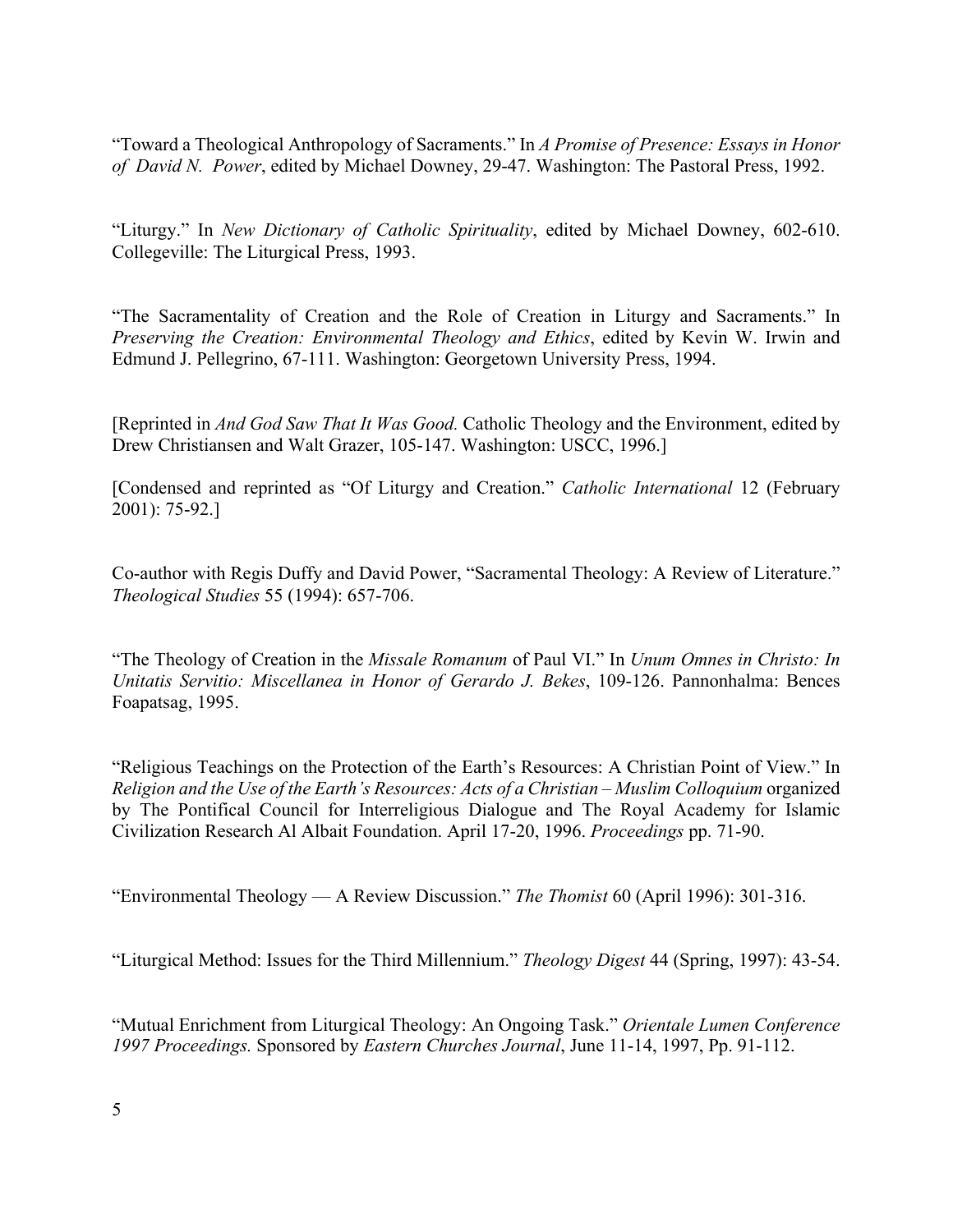"The Critical Task of Liturgical Theology: Prospects and Proposals." In *Eucharist: Toward the Third Millennium.* Papers Presented at a Symposium to Celebrate the 25<sup>th</sup> Anniversary of the Liturgical Studies Program, The Catholic University of America, 65-80. Chicago: Liturgy Training Publications, 1997.

"Sacramentality and the Theology of Creation: A Recovered Paradigm for Sacramental Theology." *Louvain Studies* 23 (1998): 159-79.

"Liturgy, Justice and Spirituality." *Liturgical Ministry* 7 (Fall, 1998): "Scholarly Update," 162- 174.

"Klaus Gamber and the Reform of the Roman Liturgy — Glorifying the Old, Caricaturing the New." *Antiphon: A Journal for Liturgical Renewal* 3 (1998): 838-42.

"On Critiquing Liturgical Critics." *Worship* 74, no. 1 (January, 2000): 1-19.

"Pour une theologie liturgique oecumenique." *La Maison Dieu* 221, no. 1 (2000): 73-99.

"Liturgy and Pop Culture: Critique and Contribution." *New Theology Review* 13, no. 2 (May, 2000): 5-15.

"Liturgical Theology — What Do East and West Have to Say to Each Other?" *Studia Liturgica* 30, no. 1 (2000): 94-111.

"Discovering the Sacramentality of Sacraments." *Questions liturgiques* 81 (2000): 171-183.

"The Revised *Institutio Generalis Missalis Romani*: Issues in Liturgical Theology and American Pastoral Implementation." *The Jurist* 60 no. 2 (2000): 233-255.

"Lectio divina," "Liturgical Seasons," "Worship Spaces," in *Encyclopedia of Monasticism*, edited by William Johnston. Chicago: Fitzroy Dearborn Publications, 2000.

"Getting Beyond the Liturgy Wars: Liturgical reform and Renewal." *Church* 16 (Fall, 2000).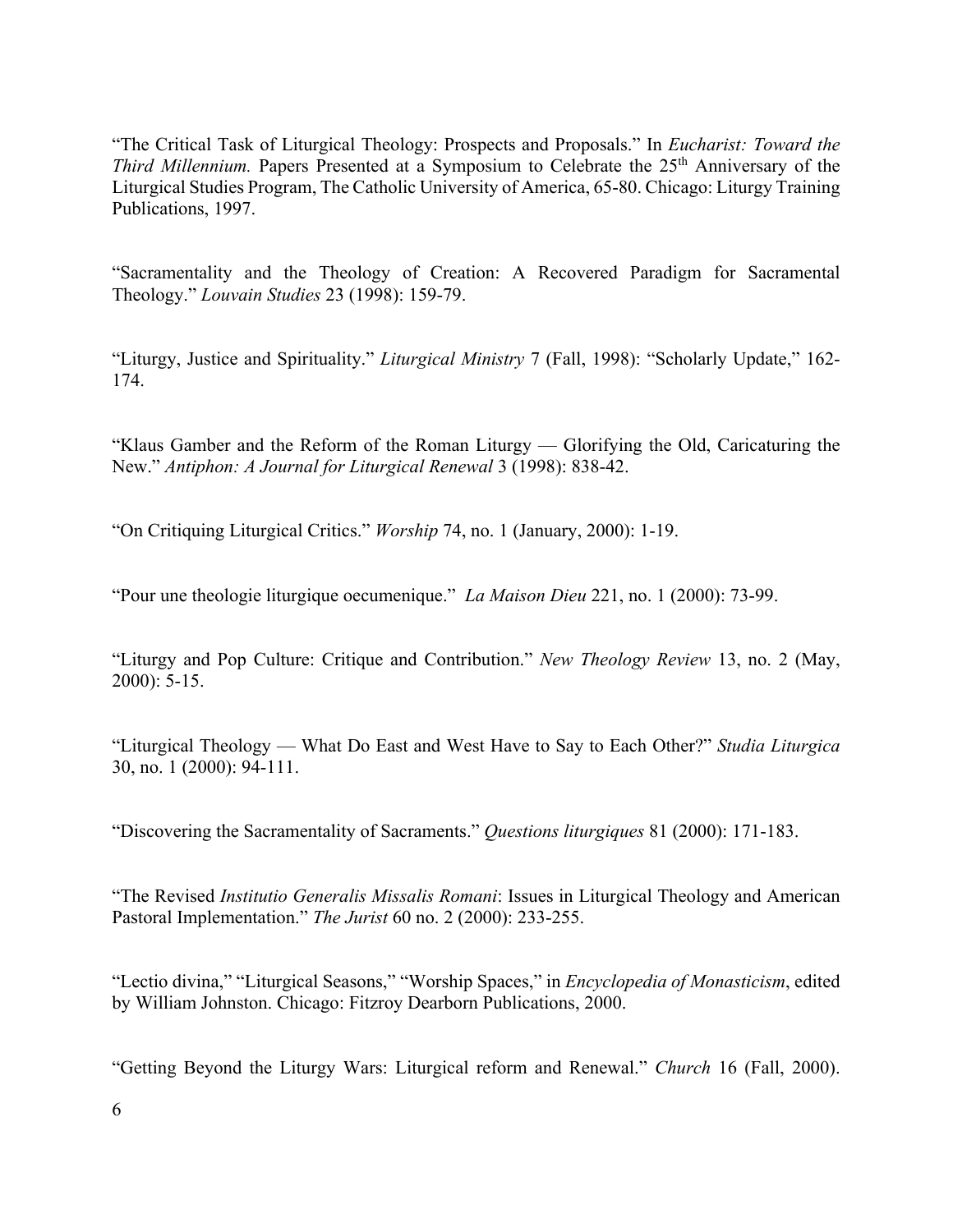Winner Second Place, Best Article of 2000, Catholic Press Association Award.

"The *petit* Chauvet on the Sacraments." *Antiphon* 6, no. 3 (2001): 49-54.

"Trust the Liturgy," (on ecology and liturgy). *Catholic International* 12 (February, 2001): 91-92.

"Models of the Eucharist." *Origins* 31, no. 3 (May 31, 2001): 33-44.

"Celebrating Mass and Translating Texts: *Briefing*." *Church* 17 (Fall, 2001): 26-30.

"The Sacramental World – The Primary Language for Sacraments." *Worship* 76, no. 3 (May 2002): 197-211.

"*Lex Orandi, Lex Credendi* – Origins and Meaning: State of the Question." *Liturgical Ministry* 11 (Spring 2002): 57-69.

"Development of Doctrine in the Sacraments." In *Rediscovering the Riches of Anointing*, edited by Genevieve Glen, 29-81. Collegeville: The Liturgical Press, 2002.

"Sacramental Theology." In *New Catholic Encyclopedia*, vol. 12, second rev. ed., 465-479. Washington: The Catholic University of America Press, 2002.

"Overview of the new *General Instruction of the Roman Missal*." *Liturgical Ministry* 12 (2003): 121-32.

"Justification and Ordained Ministry." In *Giustificazione, Chiese, Sacramenti, Prospettive dopo la Dichiarazione cattolico – luterana*, edited by Ermanno Genere and Andrea Grillo, 129-162. Studia Anselmiana. Rome: Anselmiana, 2003.

"A Spirited Community Encounters Christ: Issues in Liturgical and Sacramental Theology and Practice." In *Catholic Theology Facing the Future*, edited by Dermot Lane, 95-122. NY/Mahwah: Paulist Press, 2003.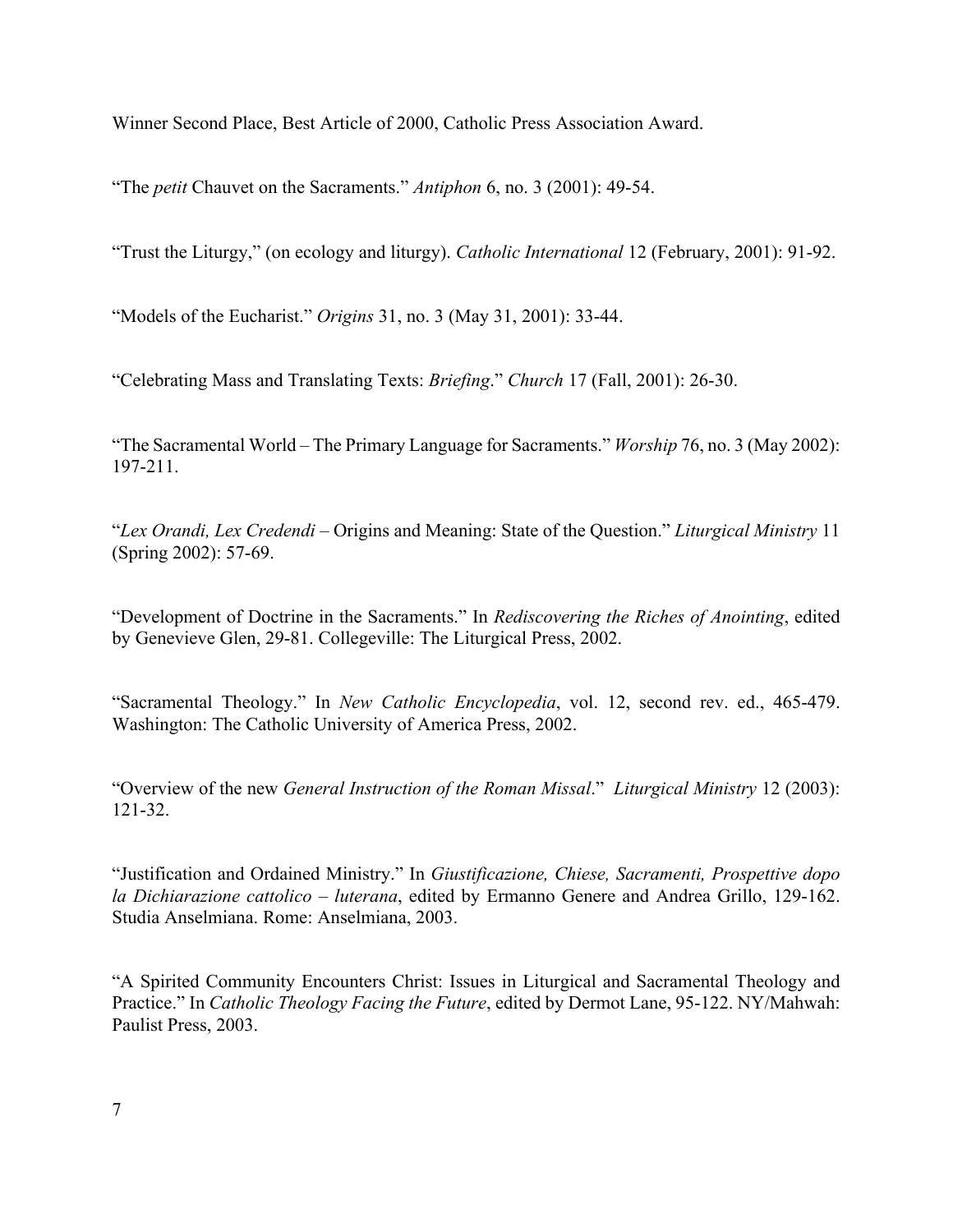"General Introduction." *The Liturgy Documents, Volume One: A Parish Resource*, xi-xxii. Chicago: Liturgy Training Publications, 2004.

"Liturgical Spirituality is Ecclesial Spirituality." *New Theology Review* 17, no. 2 (May 2004): 84- 88.

"Eucharist and the Ecclesiology of Communion." *Pastoral Music* 29, no. 9 (Dec. 2004): 18-21.

"'Moveable Feast' – The Fifty Days of Easter." *Preach* (March/April, 2005): 16-20.

"Lex Orandi, Lex Credendi, Lex Vivendi in the Rites of Christian Initiation." *Canon Law Society of America Proceedings, Sixty-fifth Annual Meeting.* (Alexandria, Va., 2005): 27-55.

"Presiding, Preaching, and Priestly Spirituality." *Liturgical Ministry* 14 (Fall 2005): 197-204.

"Sunday Eucharist as the Heart of the Lord's Day,"*Notitiae* 465-66 (May-June, 2005) 275-84.

"Which Liturgy is the Church's Liturgy?" *Origins* 38, no. 37 (Feb. 26, 2009): 581-589.

"A Spirituality for the Priest: Apostolic, Relational and Liturgical." In *Ministerial Priesthood in the Third Millennium: Faithfulness of Christ, Faithfulness of Priests*, 88-109. Collegeville: The Liturgical Press, 2009.

"Evaluating *Sacrosanctum Concilium: Context, Text and Unfinished Business*." *Chicago Studies*  49:2 (2010): 124-148.

"Implementing *Sacrosanctum Concilium*: Undertaken and Unfinished." *Chicago Studies* 49:2 (2010): 149-172.

"Foreword," to *The Eucharistic Prayer: A User's Guide*. Edited by Barry Hudock, ix-x. Collegevile: The Liturgical Press, 2010.

"Sacramentality: The Fundamental Language for Liturgy and Sacraments." In *Per Ritus et Praeces: Sacramentalita della Liturgia*, 131-160. Analecta Liturgica 28. Rome: Studia Anselmiana, 2010.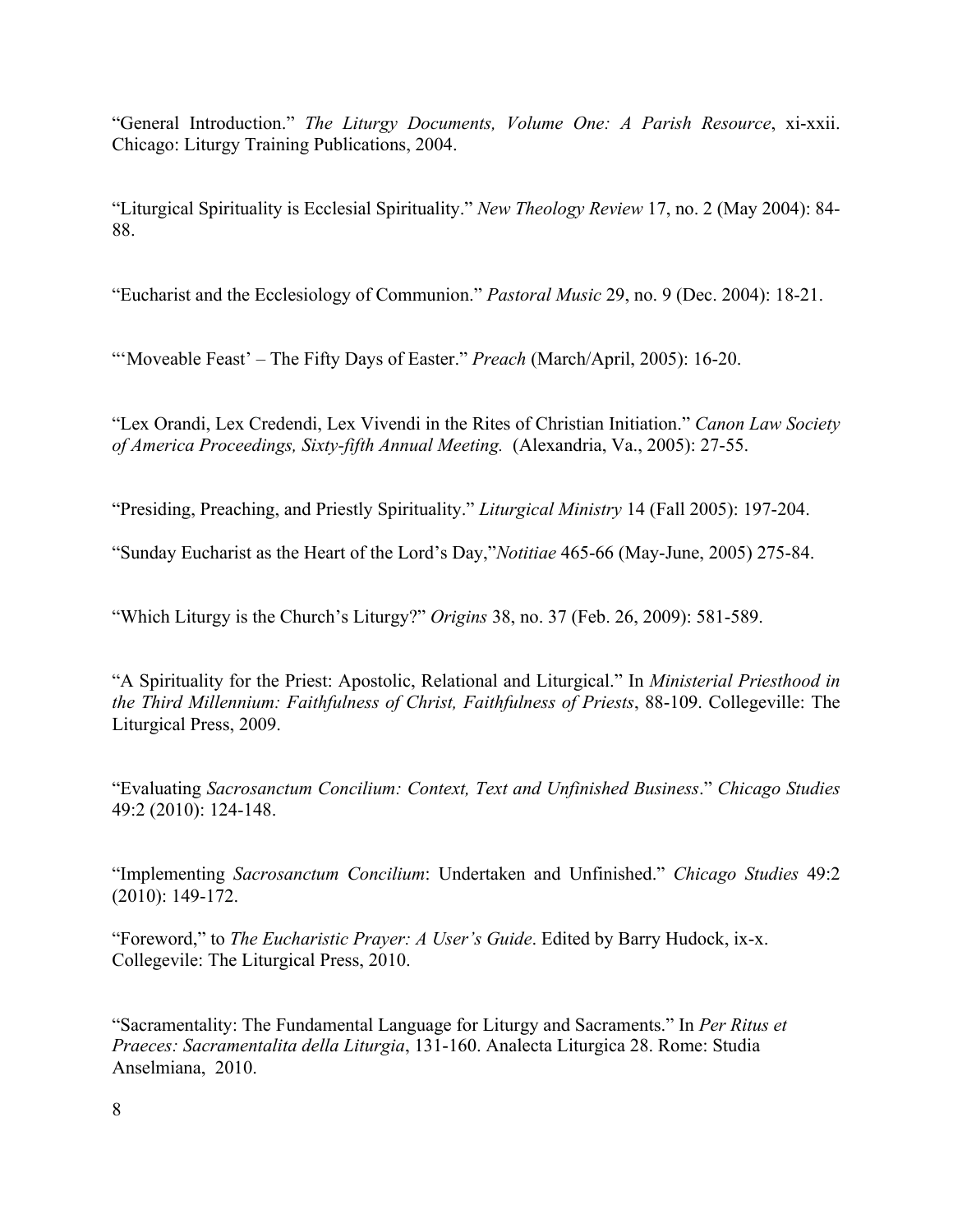"The Mystery of the Incarnation: Advent-Christmas-Epiphany." *Assembly* 17, no. 1 (Jan. 2011):  $2-10.$ 

"Towards A New Liturgical Movement." *Origins* 40, no. 46 (April 28, 2011): 745-759.

"A New Missal and a New Translation: How Did We Get Here?" *Pastoral Music* 36, no. 1 (Nov. 2011): 23-35.

"Foreword" to *Gold Tested in Fire: A New Pentecost for the Catholic Priesthood*, by Ron Witherup. Collegeville: The Liturgical Press, 2012.

"Disciples Becoming Church: It's Not About *Me*, It's About *We*." *Pastoral Music* Plenum Address, 37, no. 1 (November 2012): 47-60.

"Foreword" to *From Advent to Pentecost: Comparing the Seasons in the Ordinary and Extraordinary Forms of the Roman Rite*, by Patrick Regan, ix-xi. Collegeville: The Liturgical Press, 2012.

"Foreword" to *Toward A Trinitarian Theology of Liturgical Participation*, by R. Gabriel Pivarnik, ix-xii. Collegeville: The Liturgical Press, 2012.

"Foreword" to *The Church At Worship: Theology, Spirituality, and Practice of Parish Liturgy*, by Joseph DeGrocco, vi-viii. Chicago: Liturgy Training Publications, 2013.

"An Overview of *Sacrosanctum Concilium*." In *The Liturgy Documents, Volume Three*, 268-273. Chicago: Liturgy Training Publications, 2013.

"Foreword" to *A Priestly People: Baptismal Priesthood and Priestly Ministry*, by Jean-Pierre Torrell, xi-xiii. New York/ Mahwah: Paulist Press, 2013.

"Liturgy as Mediated Immediacy: Sacramentality and Enacted Words." *Josephinum Journal of Theology* 19, no. 1 (Winter/Spring, 2013): 129-40.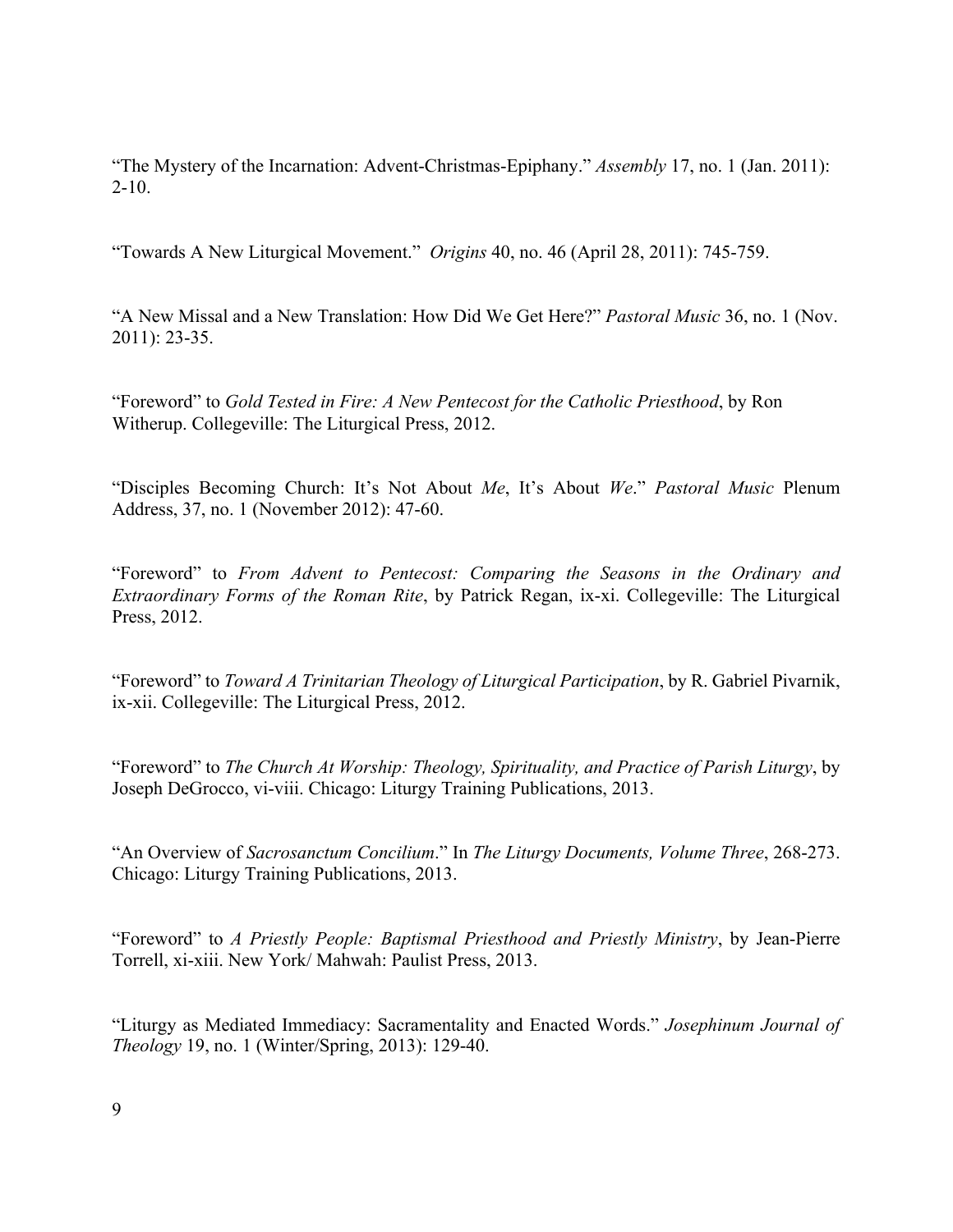"God's Icon: Creation, Sacramentality and Liturgy" In *Environmental Justice and Climate Change: Assessing Pope Benedict XVI's Ecological Vision for the Catholic Church in the United States*, edited by Jamie Schaefer and Tobias Winwright, 149-171. Lanham: Lexington Books, 2013, 149-172.

"Foreword" to *Rehearsing God's Justice: The Liturgical Legacy of Mark Searle*, by Stephen Wilbricht, vii-x. Collegeville: The Liturgical Press, 2013.

"The Theological Keys of *Sacrosanctum Concilium*: Prospects and Proposals," *Ecclesia Orans* 32 (2014) 411-55.

"Eucharist," in *The Cambridge Dictionary of Christian Theology*. Eds., Ian McFarland, David Fergusson, Karen Kirby and Iain Torrance. (Cambridge/ New York: Cambridge University Press, 2014) 170-72.

"Introduction," *The Encyclical Letter Laudato Si*, On Care for Our Common Home. (New York/Mahwah: Paulist Pres, 2015, pp. 1-3.

*A Commentary on Laudato Si.* Examining the Background, Contributions, Implementation, and Future of Pope Francis's Encyclical. (New York/ Mahwah: Paulist Press, 2016.)

"Ecology," in *Oxford Handbook of Ecumenical Studies.* Published online Oct., 2017.

"Background to and Contributions to *Laudato Si, On Care for Our Common Home,"* in *All Creation is Connected.* Voices in Response to Pope Francis' Encyclical on Ecology. Daniel DiLeo, editor. ) Winona: Anselm Academic, 2017) 15- 30.

"Our Common Home," *The Heythrop Journal* 59:6 (Nov., 2018) 873-886.

"Liturgy and Ecology," for *Worship and Church: An Ecclesial Liturgy.* Essays in Honor of Gerard Austin, OP. Edited by Sallie Latkovich and Peter Phan. (New York/Mahwah: Paulist Press, 2019) 202-226.

"Ecology," in *Oxford Dictionary of Ecumenism.* Eds. Paul McPartlan and Geoffrey Wainright. https://www.oxfordhandbooks.com/view/10.1093/oxfordhb/9780199600847.001.0001/oxfordhb-9780199600847

"Sacramental Theology after *Laudato Si,"* in *Heaven and Earth Are Full of Your Glory.*  (Collegeville: Liturgical Press, 2019) 245-261.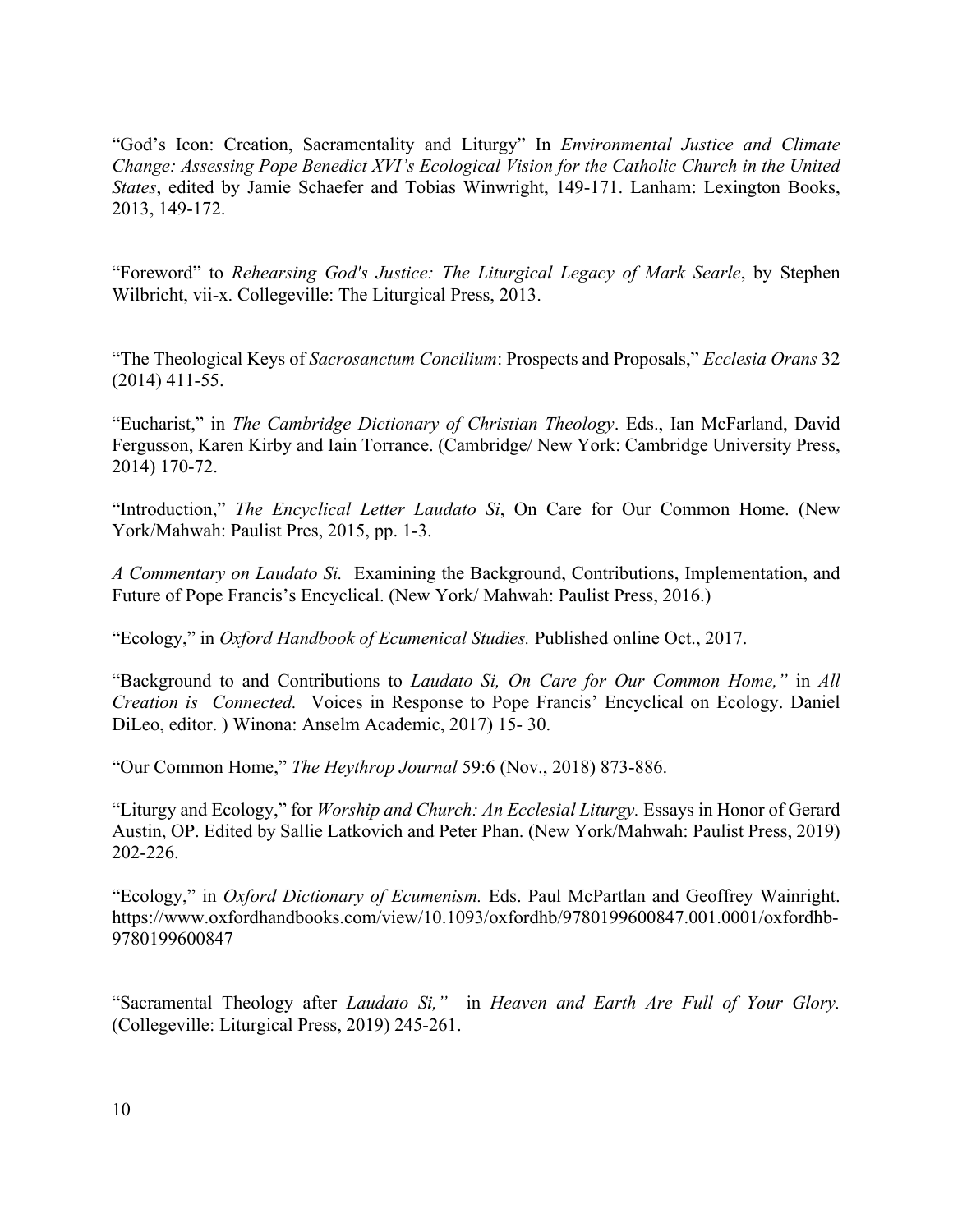"Foreward," *The Encyclical Letter Fratelli Tutti*. On Fraternity and Social Friendship. (New York/ Mahwah, 2020) vii-x. Concomitantly published on the Vatican website the day publication. https://www.vatican.va/content/francesco/en/events/event.dir.html/content/vaticanevents/en/2020 /10/4/enciclica-fratellitutti.html

"The Church is a "we:" Reflections on Francis' Restricting the Latin Mass," https://www.ncronline.org/news/opinion/church-we-reflections-francis-restricting-latin-mass

"The American Response to *Laudato Si,"* commissioned by the (Vatican) Dicastery on Integral Human Development, https://www.humandevelopment.va/en/progetti.html

"Liturgy and Ecology Are Intrinsically Related," commissioned for an edited series of articles commissioned by the Jesuits at Campion Hall, Oxford. Accepted. Not yet published.

"Spirituality, Sacramentality and Integral Ecology in Pope Francis' *Laudato Si.*" Essay commissioned by professors at Virginia Theological Seminary for a book on *Spirituality and Sacramentality.* Accepted. Not yet published.

### *Book Endorsements*

Fagerberg, David. *Theologia Prima: What is Liturgical Theology?* Chicago: Hillenbrand Books, 2004.

Woods, Michael. *Cultivating Soil and Soul: Catholic Agrarians Embrace the Liturgical Movement*. Collegeville: The Liturgical Press, 2009.

Denysenko, Nicholas. *The Blessing of Waters and Epiphany: The Eastern Liturgical Tradition*. Surrey: Ashgate, 2012.

McFarland, Jason J. *Announcing the Feast: The Entrance Song in the Mass of the Roman Rite*. Collegeville: The Liturgical Press, 2012.

White, Michael and Tom Corcoran. *Rebuilt: Awakening the Faithful, Reaching the Lost, and Making Church Matter.* Notre Dame: Ave Maria Press, 2013.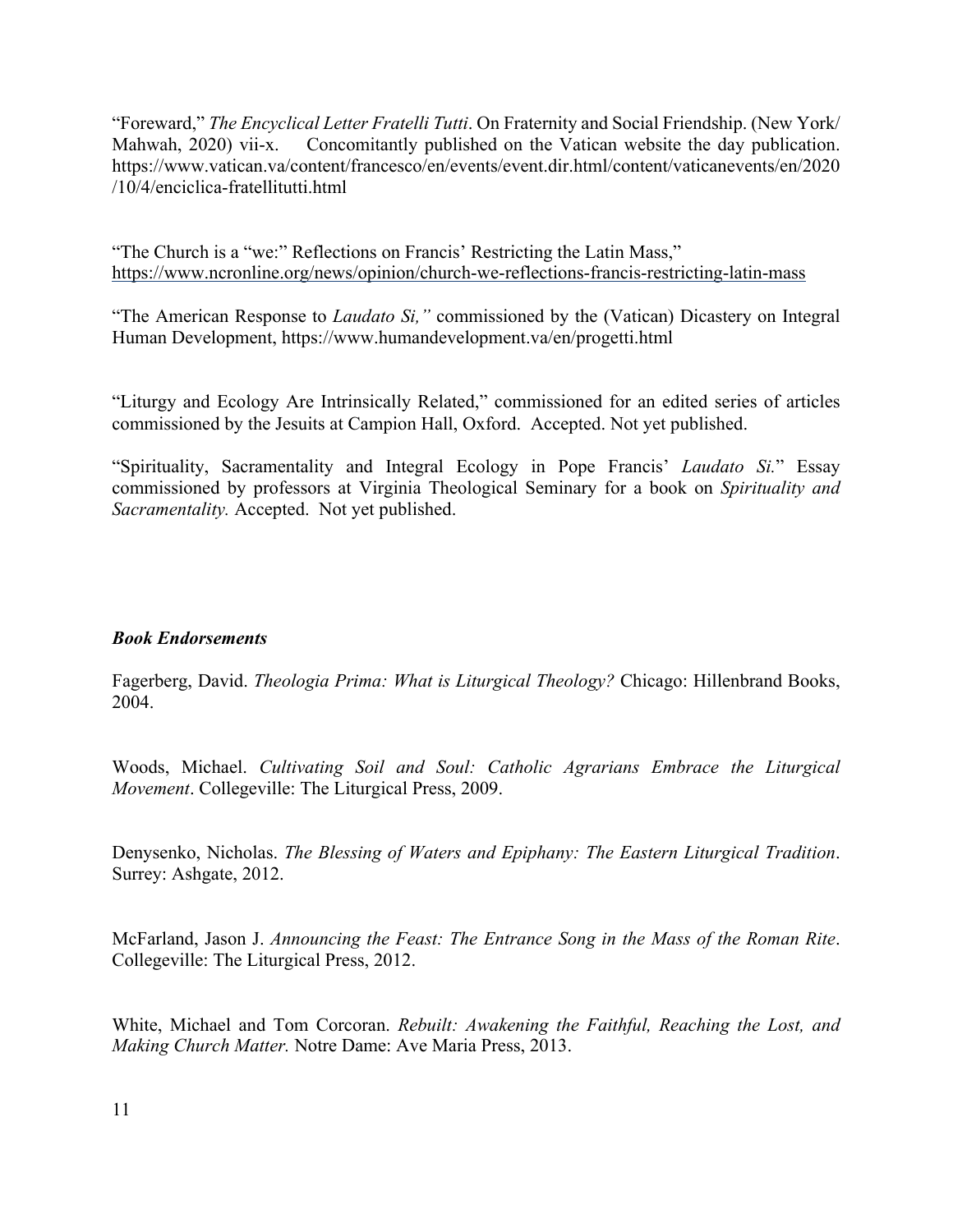––––––. *Tools for Rebuilding: 75 Really, Really Practical Ways to Make Your Parish Better*. Notre Dame: Ave Maria Press, 2013.

Gabrielli, Timothy. *Confirmation: How A Sacrament About God's Grace Became All About Us*. Collegeville: The Liturgical Press, 2013.

De Bona, Guerric. *Between Ambo and the Altar: Biblical Preaching and* The Roman Missal*.* Collegeville: The Liturgical Press, 2013.

Guardini, Romano. *Meditations before Mass*. Trans., Elinor Castendyk Briefs*.* Reprinted. (Notre Dame: Ave Maria Press, 2014, orig. 1956).

Boselli, Godfredo. *The Spirituality of the Liturgy.* Trans., Barry Hudock. Collegeville: The Liturgical Press, 2014.

O'Malley, Timothy. *Bored Again Catholic.* How the Mass Could Save Your Life. Our Sunday Visitor Press, 2017.

Driscoll, Jeremy. *Awesome Glory.* The Resurrection in Scripture, Liturgy and Theology. (Collegeville: Liturgical Press, 2019).

Timothy Baima, *For the Church in the Modern World.* Essays in Honor of Avery Dulles. (New York/ Mahwah: Paulist Press, 2019).

Nathan Marx, *Authentic Liturgy.* (Collegeville: Liturgical Press, 2020).

Bednar, Gerald. *Mercy and the Rule of Law.* A Theological Interpretation of *Amoris Laetitiae.*  (Collegeville: Liturgical Press, 2021.)

### *Professional Papers:*

"The World as God's Icon," for Scholars' Conference sponsored by Environmental Justice Task Force of the United States Catholic [Bishops'] Conference. June, 1996.

"Sacramentality and Liturgical Theology on Creation," for Scholars' Conference, USCC. June 1997.

"Liturgy as *actio* and Critiques of the Reformed Liturgy," for Conference on "Comparative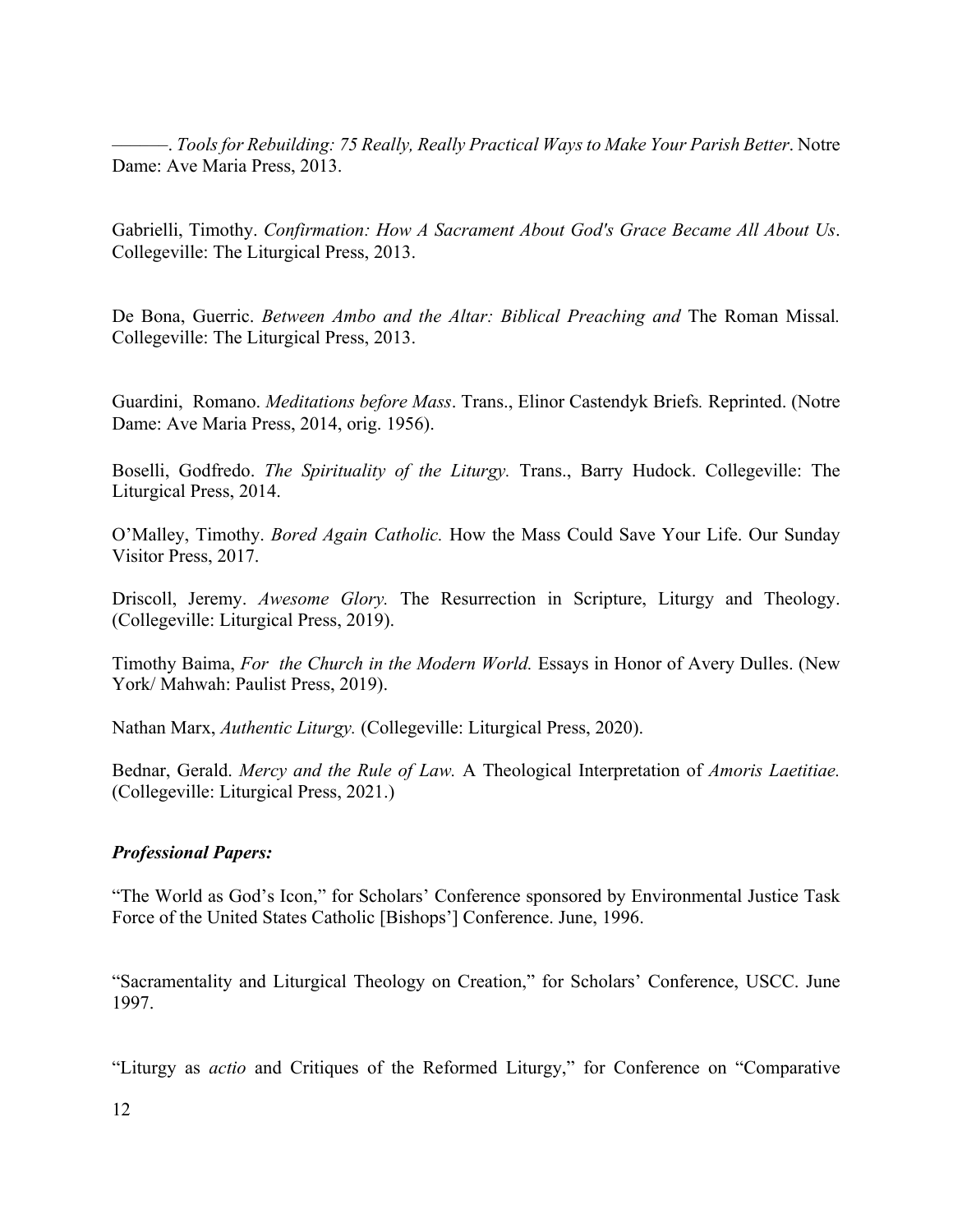Liturgy" sponsored by the Oriental Institute, Rome, Italy. September, 1998.

"Linking Ecology and Theology: Challenge for Catholic Universities," for University of Portland, Scholars' Conference co-sponsored USCC and U. of Portland. May 14, 1999.

"Liturgical Theology — What Do East and West Have To Say To each Other?" prepared for the August, 1999 meeting of the *Societas Liturgica*. Kottayam, India. Published in *Studia Liturgica* (condensed version).

"Liturgical *actio:* Sacramentality, Eschatology and Ecology," for Conference "Sacramental Presence in a Postmodern Context." Leuven, Belgium. Nov. 3-6, 1999. Published in *Questions liturgiques.*

"Dying, Death and Burial — An Overview of Christian Practices," for Conference at Catholic University. Nov. 15-16, 1999. "Death, Dying and Burial: Approaches in Religious Law and Practice." Published in *The Jurist.*

"A Sacramental World – The Primary Language for Sacraments," delivered at the Symposium Honoring Prof. David N. Power on his retirement from The Catholic University of America. April 25, 2000. Published in *Worship* 2002.

"Liturgy and Sacraments – Pastoral Theology and Practice – Retrospect and Prospect," for St. Michael's Graduate Theology and Pastoral Ministry, Fortieth Anniversary. July, 2000. Published in *Catholic Theology Facing the Future,* Paulist Press, 2003.

"Models of the Eucharist." Lecture Inaugurating the Walter J. Schmitz Chair of Liturgical Studies, The Catholic University of America. April 19, 2001. Published in *Origins.*

"The Development of Sacramental Doctrine," for Association of Catholic Chaplains. Baltimore, MD. May 2001. Published by Paulist Press, 2002. Published in *Rediscovering the Riches of Anointing of the Sick.*

"Theology of Ordained Ministry in Roman Catholicism," for Conference sponsored by Sant'Anselmo (Rome) to commemorate the second anniversary of the signing of the Joint Declaration on Justification. October, 2001. Published in Symposium proceedings.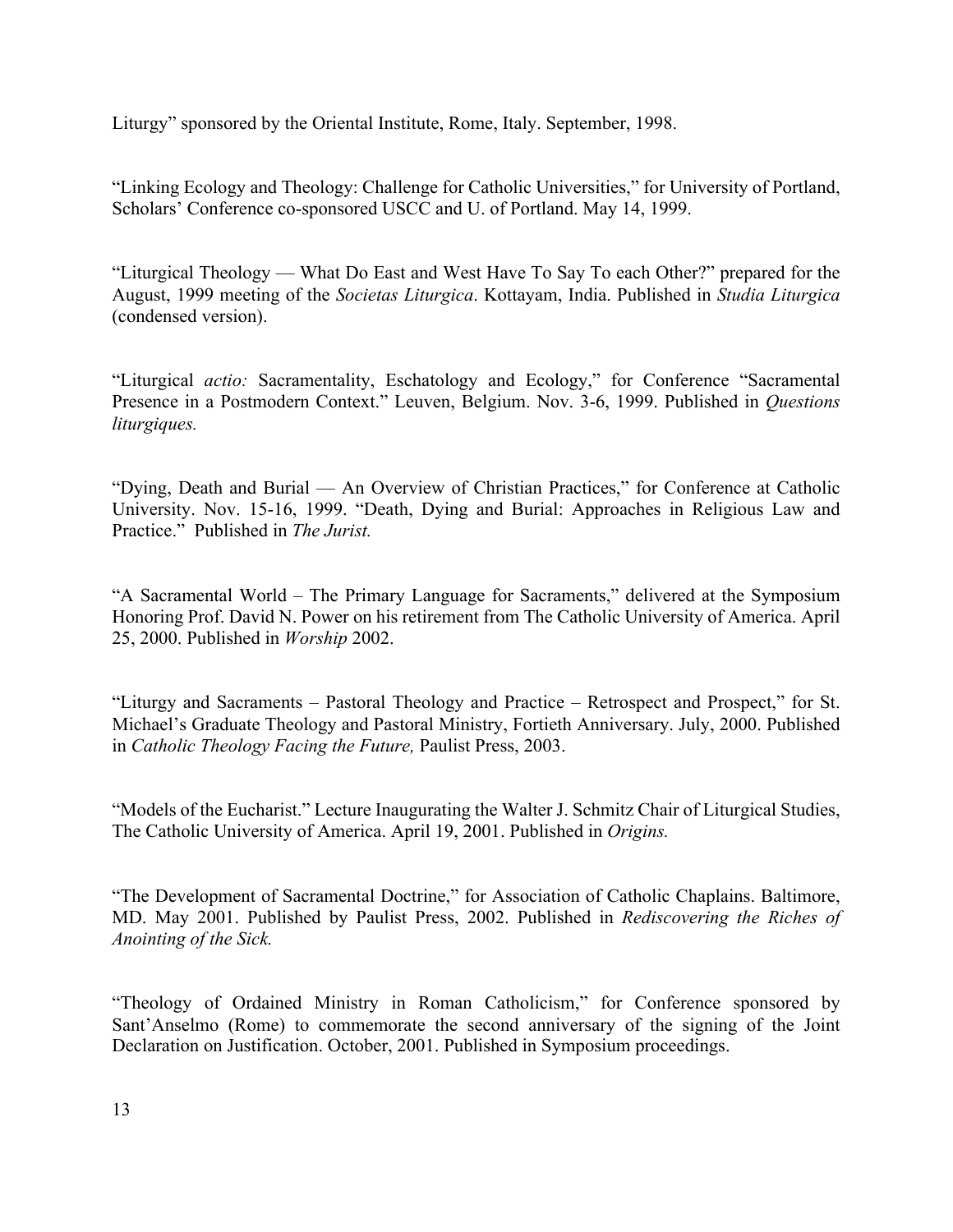Keynote Address, for Canon Law Society of America Annual Convention. Pittsburgh, PA. October 12, 2004. "*Lex orandi, lex credendi, lex vivendi* in the Rites of Christian Initiation," Published in *CLSA Proceedings of the Sixty-sixth Annual Convention.*

Major Address, "*Sacramentality: The Fundamental Language for Liturgy and Sacraments*," for Pontifical Liturgical Institute. Rome, Italy. May, 17-20, 2007. Conference Title: *Per Ritus et Praeces* -- *Sacramentalita della Liturgia."* Published in the Proceedings in *Studia Andelmiana.*

Major Address, "Which Liturgy is the Church's Liturgy?" for Walter J. Schmitz Endowed Chair Lecture, The Catholic University of America. Washington, DC. Feb. 12, 2009. Published in *Origins.* 

Major Address, "A Contemporary Spirituality for the Priest: Relational, Apostolic, Liturgical," for Symposium "Ministerial Priesthood in the Third Millennium," The Catholic University of America. Washington, DC. Oct. 6-7, 2009. Published by The Liturgical Press, *Ministerial Priesthood in the Third Millennium.* 

Keynote Address, "Presiding, Preaching and Priestly Sanctification," for National Organization of Continuing Education of Roman Catholic Clergy, Annual Convention. San Mateo, CA. Feb. 11-12, 2010.

"The Theology of Liturgical Translations," for seminar at National Organization of Continuing Education of Roman Catholic Clergy, Annual Convention. San Mateo, CA. Feb. 11-12, 2010.

Major Address, "The Mystery of the Incarnation: Advent-Christmas-Epiphany," for the Notre Dame Center for Pastoral Liturgy Annual Convention. June , 2010. Subsequently published in *Assembly*.

Co-presenter with Rev. Dr. Paul Turner, two day seminar on "Theology, Spirituality and Pastoral Implementation of the Roman Missal," National meeting of the Federation of Diocesan Liturgical Commissions. Lafayette, LA. Oct. 14-15, 2010.

"Towards A New Liturgical Movement," at The Catholic University of America. Washington, DC. March 16, 2011. Subsequently published in *Origins*.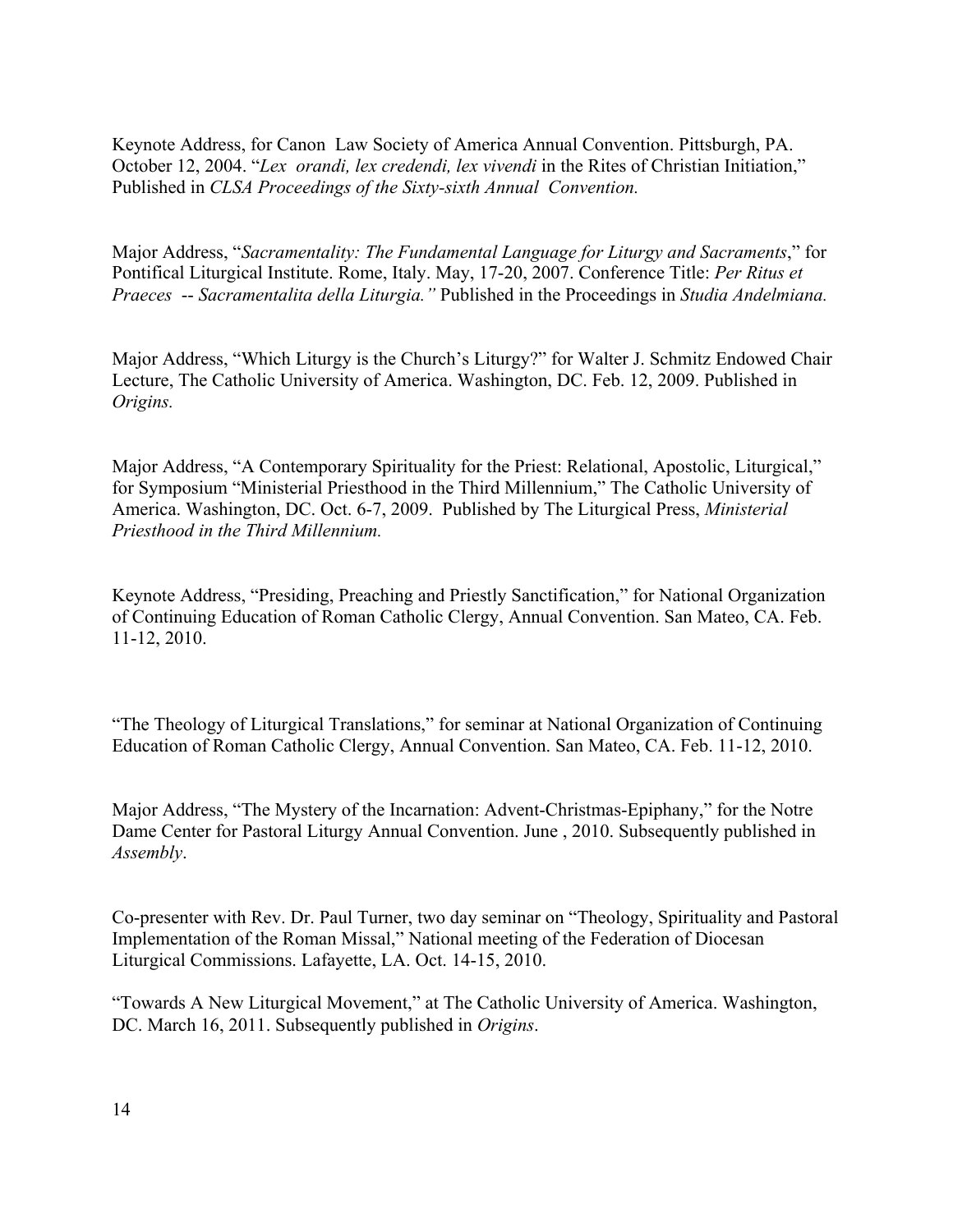"A New Missal and a New Translation: How Did We Get Here?" for National Association of Pastoral Musicians, plenum address. July, 2011. Subsequently published in *Pastoral Music.*

"Mediated Immediacy – Sacramentality, and textual Multivalence in the Catholic Liturgy." The Hovda Lecture. National Association of Pastoral Musicians. July, 2011.

"Disciples Becoming Church: It's Not About *Me*, It's About *We*," for National Association for Pastoral Musicians, plenum address. July, 2012. Subsequently published in *Pastoral Music*.

"Constitution on the Sacred Liturgy – *Sacrosanctum Concilium* –*What We Have Done, What We Have Failed To Do –* Liturgical Reform and Church Renewal." Vatican II Symposium, CUA, Sept. 2012.

"God's Icon: Creation, Liturgy and Spirituality," for Scholars Conference on the Environment sponsored by the USCCB and the Catholic Coalition for Climate Change. Washington, DC. November 2012. Subsequently published in *Environmental Justice and Climate Change.*

"What We Have Done, What We Have Failed To Do – Deepening the Conversation." Keynote address, Southwest Liturgical Conference. January, 2014. Beamont, Texas.

"The Theological Keys of *Sacrosanctum Concilium*. Reflections and Proposals." Lateran University, Rome. Symposium sponsored by the Sacred Congregation for Divine Worship, Feb., 2014.

"What, Then, Is the Liturgy?" Seven retreat conferences, Conception Abbey, Conception, Mo., May, 2014.

"Seminary Curriculum and the Benedictine Charism. Reflections for the Year for Consecrated Life." Theological Symposium. Four presentations and discussion with seminary and monastic community Mt. Angel Abbey, St. Benedict, Or., Nov.24-25, 2015.

"*Laudato Si:* Implications for Seminary Curriculum Development," Keynote Address, sponsored by Washington Theological Consortium, CUA, Washington, D.C., March 18, 2017.

"*Laudato Si*: Contributions to Theology and Spirituality." Monastic Institute St. John's Abbey, Collegeville, MN. July 1-4, 2017.

Keynote Address: "*Laudato Si* and Connecting Ecologies," (Invitation only) Seminar, Campion Hall, Oxford University, Oxford UK, Dec. 6, 2017. Seminar Dec 6-9, 2017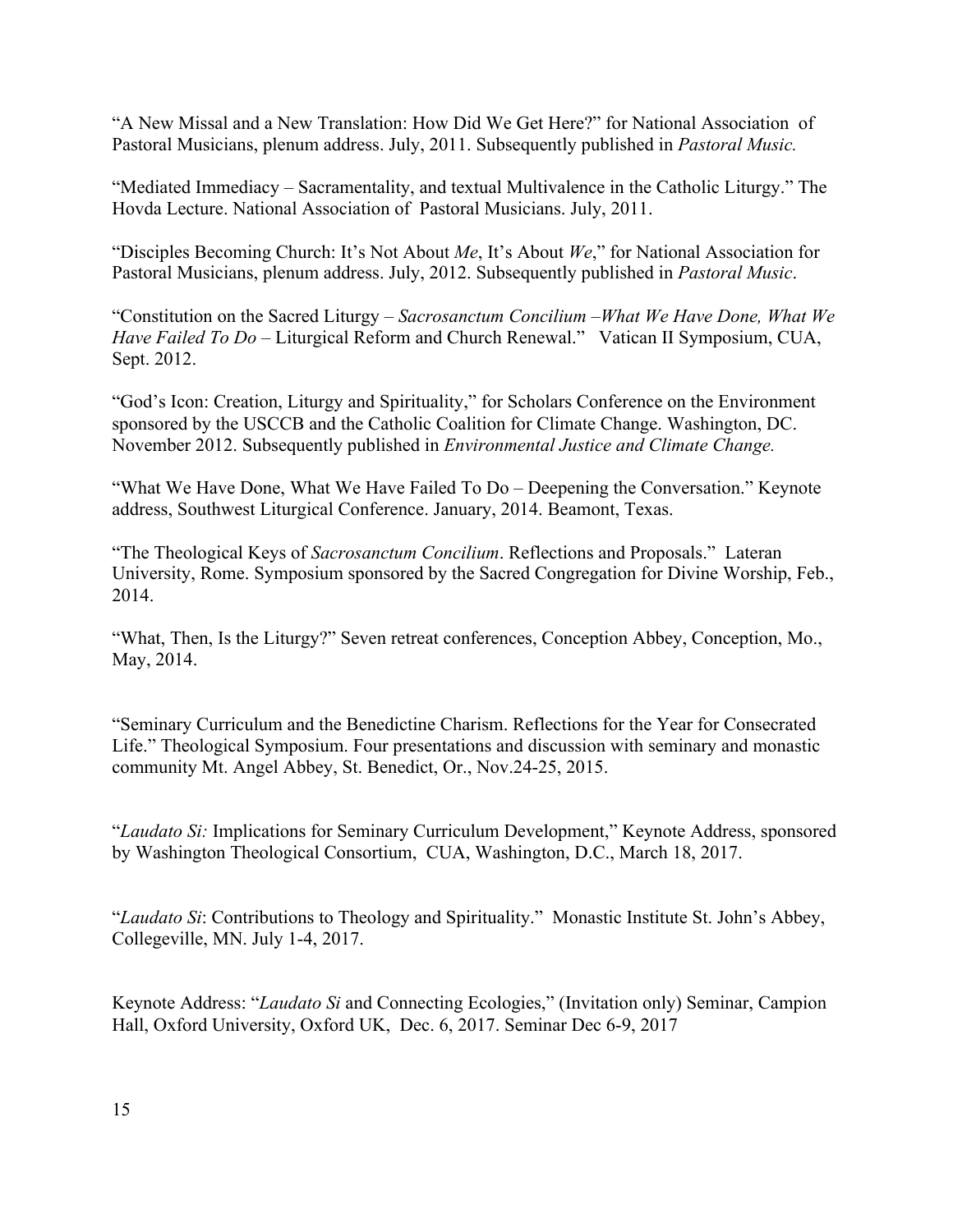Seminar on *Laudato Si,* for faculty and graduate students, Catholic Studies Program, Durham University, Durham, UK, Dec. 4, 2017.

Panel Discussion, "The Implementation of the Revised Liturgy after Vatican II," Georgetown University, Jan. 26, 2019.

Major Address for the Australian Catholic University, annual lecture, "Liturgy and Sacraments in a COVID World: Renewal Not Restoration. Sunday May 16, 8 PM USA for their 10AM.

#### *Book Reviews***:**

Approximately one hundred book reviews in journals such as *Worship, The Jurist, The Thomist, Theological Studies, New Theology Review, Catholic Historical Review.* 

#### *Most recent:*

Review of Vincent Miller, ed., *The Theological and Ecological Vision of* **Laudato Si**. Everything is Connected. Commissioned by *Worship* summer 2020.

Review of *Sacred Liturgy. The Source and Summit of the Life and Mission of the Church*. The Proceedings of the International Conference on the Sacred Liturgy, *Sacra Liturgia 2013.* Edited by Alcuin Reid.). San Francisco: Ignatius Press, 2014. Pages 446. (*Worship* 89:3, May, 2015)

Review of *La "Pontificia Commissio de sacra liturgia prepartortia Concilii Vatican II."*  Documenti, Testi, Verbali. By Angelo Lameri. Rome: Bibliotheca "Ephemerides Liturgicae Subsidia," Edizioni Liturgiche, 2013. Pages, 882. (*Worship* 89:4, July, 2015)

Review of *Memoirs* by Louis Bouyer. Trans., (San Francisco: Ignatius Press, 2015). (*Worship*  May, 2016.)

Review of *The Collects of the Roman Missal*, by Lauren Pristas. Einburgh: T. and T. Clark, 2013. *Worship* (Nov. 2013).

Review of *A Virtuous Church:* Catholic Theology, Ethics and Liturgy for the 21st Century. By R. Kevin Seasoltz. Maryknoll: Orbis Books, 2012. Pages vi+250. *Horizons.*

Review of Robert Barron *Exploring Catholic Theology.* In press for *Horizons.* 

Review of *Pie V et les reformes litirgiques de 1911-1914.* Psautier, breviare, calendrier, rubriques. By Honore Vinck. Munster: Aschendorff Vsrlag GumbH&Co., 2014. Pages 530. *Worship* 92 (January, 2018) 88-91.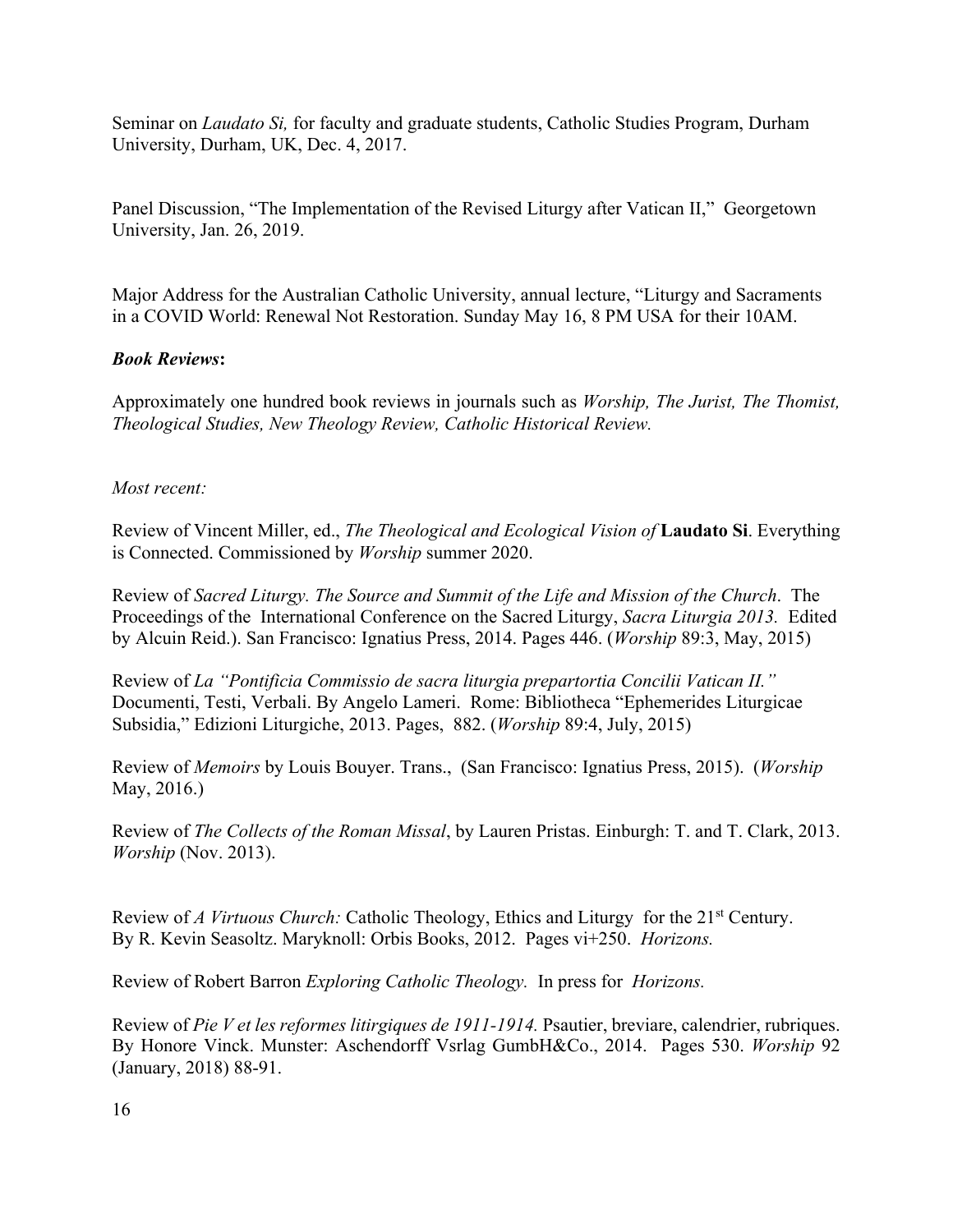Review of Bernard Cooke and Bruce Morrill, *The Essential Writings of Bernard Cooke: A Narrative Theology of Church, Sacrament, and Ministry.* Mahwah/New York: Paulist Press, 2016. In press for *Horizons.*

Review of Graham Hughes, *Reformed Sacramentality.* (Collegeville: Liturgical Press, 2017). *Ecclesia Orans.* 35:2 (2018) 461-63.

Review of *Whole Earth Ethics.* http://readingreligion.org/books/whole-earth-ethics-holy-ground

Review of *The Theological and Ecological Vision of Laudato Si.* (London/ Oxford: Bloomsbury, 2017). In press for *Worship.*

### *National Awards*

Second Place, the Catholic Press Association, 2000 for the article "Getting Beyond the Liturgy Wars," in *Church*, National Pastoral Life Center publication.

*Jubilate Deo*. Lifetime achievement award from the National Association for Pastoral Musicians, July 2012 inscribed "For Tireless Advocacy of Liturgical Renewal, Rigorous Scholarship in Service of the Church, and Dedicated Leadership in Pastoral Ministry." Presented annually since 1996.

Second place, the Catholic Press Association for the book *What We Have Done, What We Have Failed To Do.* May, 2014.

*McManus Award* from the Federation of Diocesan Liturgical Commissions, Oct., 2014. Given annually since 1995, envisioned as follows:

It is the position of the delegates to the 1994 National Meeting of Diocesan Liturgical Commissions that the Executive Committee of the Federation of Diocesan Liturgical Commissions establish a means of recognizing significant contributions to furthering liturgical renewal in the United States. Be it further resolved that the Chair of the FDLC Board annually appoint an ad hoc committee to determine a suitable candidate to receive this FDLC recognition. Such recipients shall have made a significant contribution to the liturgical renewal in the United States.

First Place, the Catholic Press Association for *Sacraments.* Historical Perspectives and Liturgical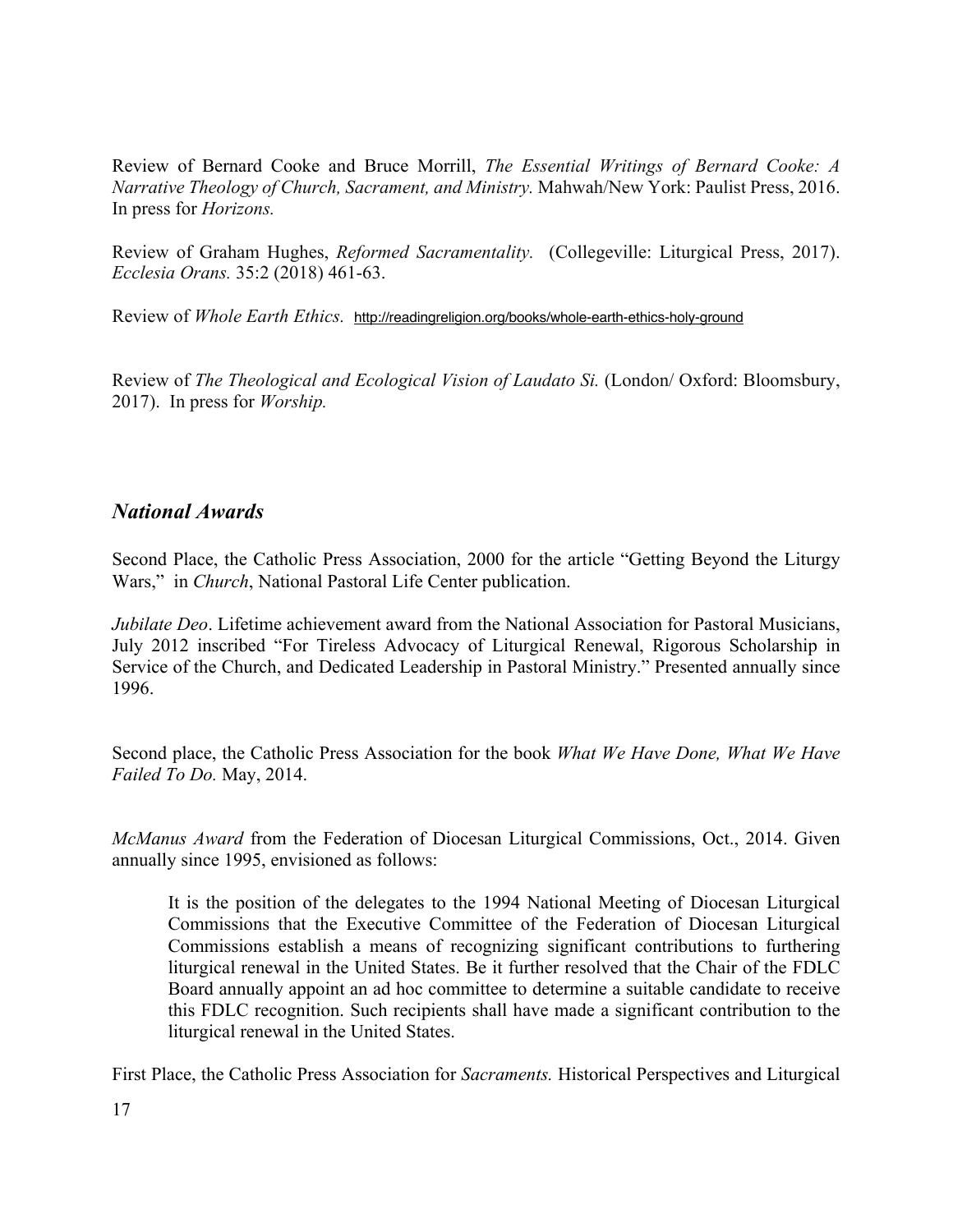Theology, May, 2016.

Second Place, Association of Catholic Publishers, "Theology" Category, for *Laudato Si:*  Background, Contributions, Implementation and Beyond. May, 2017.

### *Professional Conferences***:**

Annual presentations for clergy sabbatical programs at St. Mary's Seminary and University, Roland Park (1996 - 2005) three times per year from 1998-2004.

Annual presentations for clergy sabbatical programs at St. Patrick's Seminary, Menlo Park, CA (2001 - 2006) three times per year.

Approximately 35 presentations per year to church professionals (clergy and pastoral ministers) sponsored by dioceses and other organizations, e.g. the Georgetown Center for Liturgy, Spirituality and the Arts, the National Association for Pastoral Musicians, Federation of Diocesan Liturgical Commissions. Among these are a major address and discussion for the Oblates of St. Francis de Sales Annual Assembly (June, 2013) to the archdiocesan Liturgical Congress, Los Angeles (June, 2013) and three one day workshops for clergy and parish ministers, diocese of Richmond, VA (August, 2013),workshop on Preaching, Southwest Liturgical Conference (January 2014).

### *Professional Consultation*

In June, 2014 was named Associate Editor of *Ecclesia Orans* (Rome). Since then evaluated seven articles for possible publication. Most recent July, 2017.

Extern evaluator for articles submitted to *Theological Studies* for possible publication (2008 present). Most recent proposed articles evaluated: August 2013, December 2013, July, 2014, June 2015, May, 2017.

Extern evaluator for articles for *Ecclesia Orans* most recent April 2020.

Extern evaluator for articles for the *American Catholic Studies,* most recent January, 2018.

Extern evaluator for articles for *Toronto Journal of Theology,* most recent January, 2018.

Extern evaluator for article for *Solidarity:* The Journal for Catholic Social Thought and Secular Erhics, May, 2018.

Extern evaluator for six tenure cases at other universities (2005-present).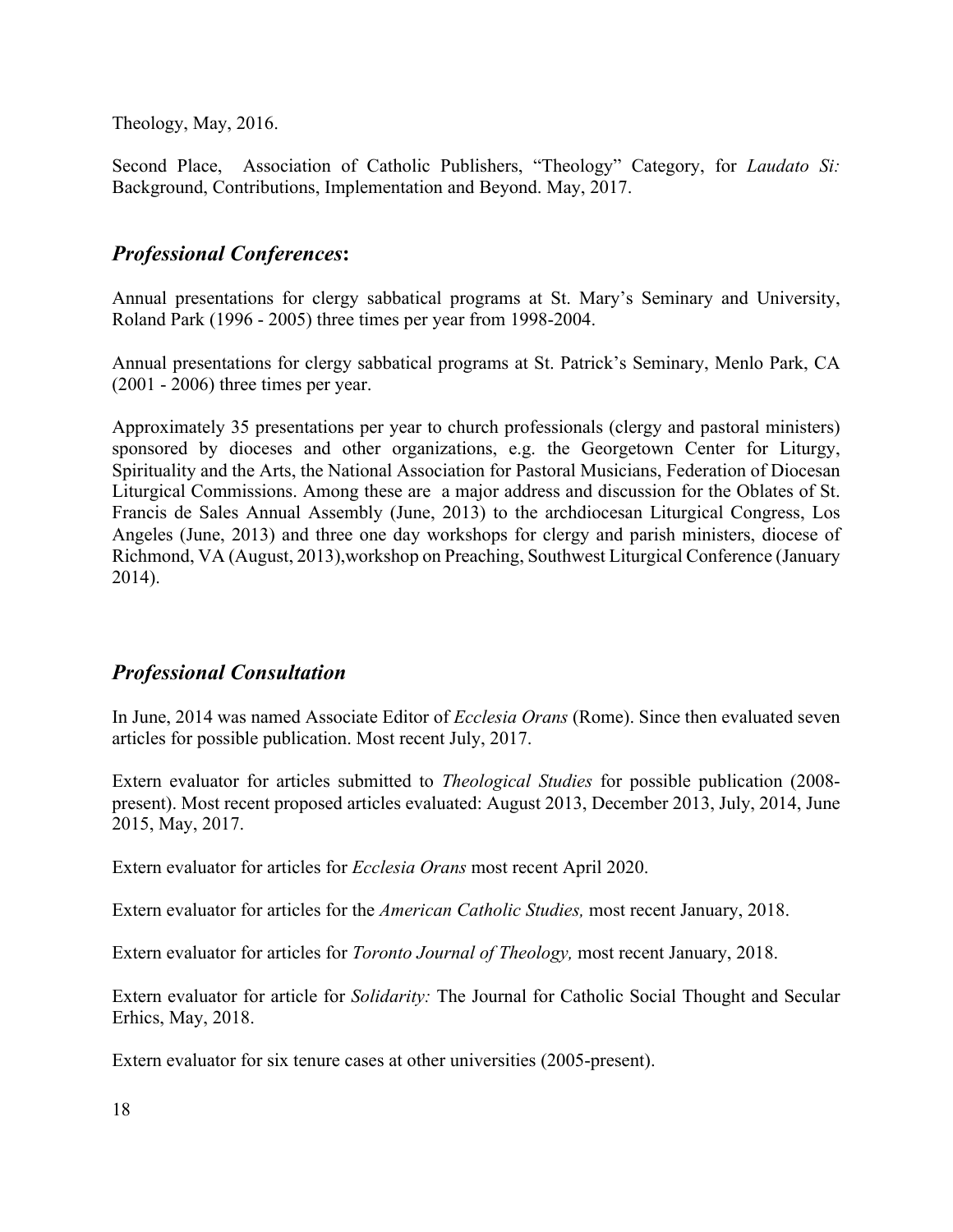Extern evaluator for application for promotion to rank of Ordinary Professor of Rev. Dr. Elochukwu E. Uzukwu at Duquesne University, summer, 2014.

Extern evaluator for promotion to rank of Ordinary Professor, Dr. Mary Schafer, Marquette University, fall 2015.

Extern evaluator for fifteen books submitted for publication to The Liturgical Press and Paulist Press (2008-present). Most recent: March, 2020.

External evaluator for three dissertations from Canadian universities, latest July, 2014 St. Paul's College (Ottawa) and one from Notre Dame University (Australia), August 2017.

External evaluator MTS thesis, Virginia Theological Seminary, April, 2017.

External evaluator article for volume of essays edited by Bruce Morrill SJ.

Extern Evaluator University of Notre Dame, for tenure and promotion, Kimberly Belcher, summer 2019.

External evaluator MTS thesis Virginia Theological Seminary, May 2020.

# *Courses Taught*

| Undergraduate: | <b>Christian Celebration: The Mass</b><br>Christian Feasts, Seasons and Devotions                                                                                         |
|----------------|---------------------------------------------------------------------------------------------------------------------------------------------------------------------------|
| Masters:       | Introduction to Worship and Sacrament<br>Liturgiology<br>Theology of the Eucharist<br>Theology of Ordained Ministry                                                       |
| Licentiate:    | Eucharist: A Liturgical Theology<br>Theology of Ministry<br><b>Faith and Sacrament</b><br>Sacraments in Ecumenical Perspective<br>The Roman Missal<br>The Liturgical Year |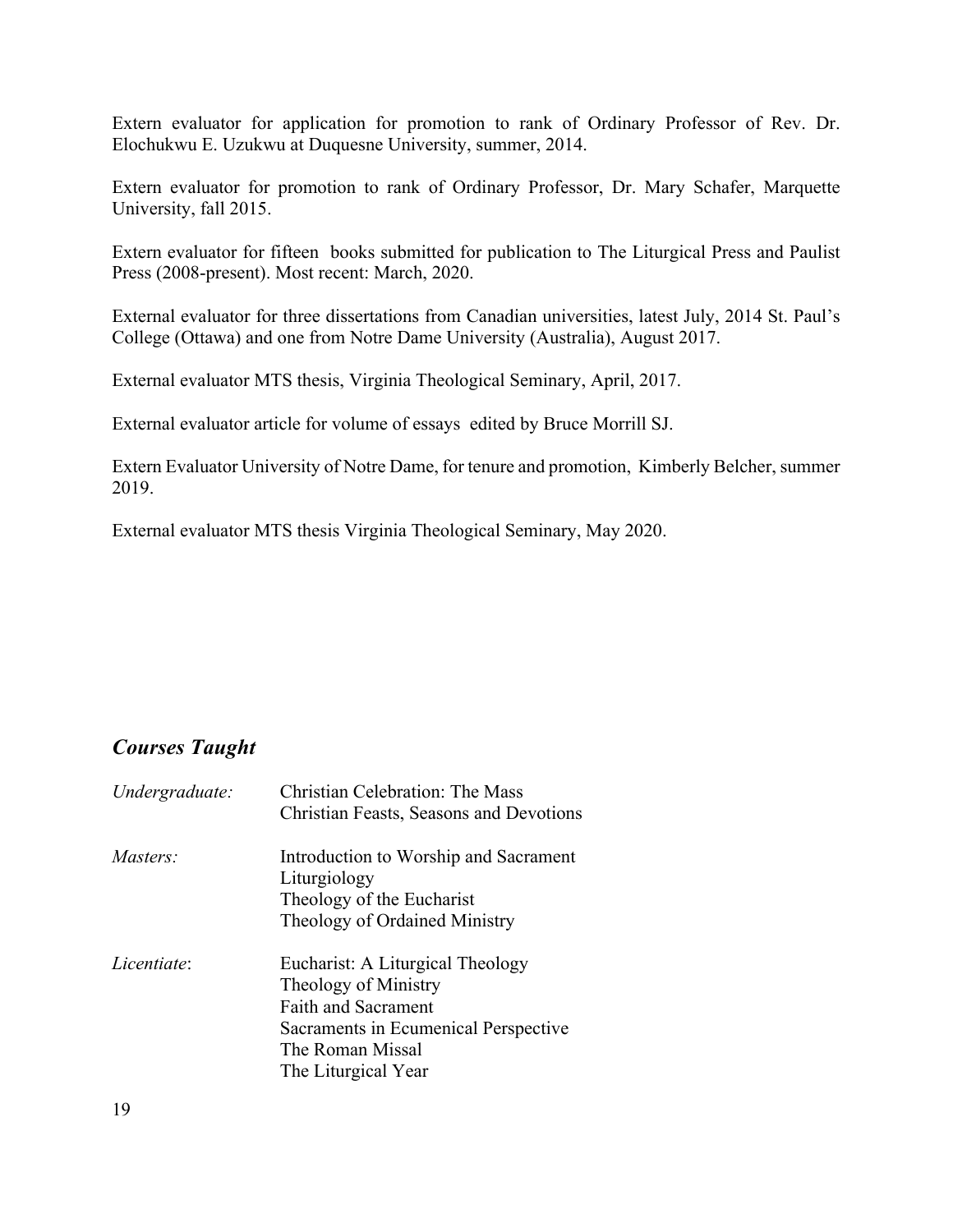*Doctoral* Sacramental Treatises Contemporary Sacramental Method Liturgical Theology

### *Dissertation Direction and Reading*

*Director* of twenty (20) doctoral dissertations.

*Reader* of forty (40) doctoral dissertations.

*Director* of eighteen (18) licentiate theses.

### *Grants*

Helped to secure a three year grant for "Science in Seminaries," from the AAAS, effective fall, 2014 – June, 2017, for 158,000.00.

### *Other Professional Appointments:*

Member of the international "Leeds Group" that wrote the foundational essays and produced an interactive DVD as a catechesis on the Mass and the new translation of The Roman Missal, entitled *Become One Body, One Spirit in Christ.* Author of two of the five major articles: "Theology of the Mass," "A Spirituality of the Mass."

Member of the USA Methodist – Roman Catholic Dialogue on "The Eucharist and Creation." Appointed fall 2008 for a three-year term. Participates in semi-annual meetings. At the June 2009 meeting, presented "Recent Roman Catholic Documents on the Eucharist" and led a discussion on "The Sacramentality of Creation and the Role of Creation in Liturgy and Sacraments." Editor of final statement *Heaven and Earth are Full of Your Glory* published in *Origins* 41, no. 47 (May 3, 2012).

Member, Board of Governors, Seminary of the Immaculate Conception, Huntington, New York. 2007-11.

20 Chair, Academic Affairs Committee, Board of Governors, Seminary of the Immaculate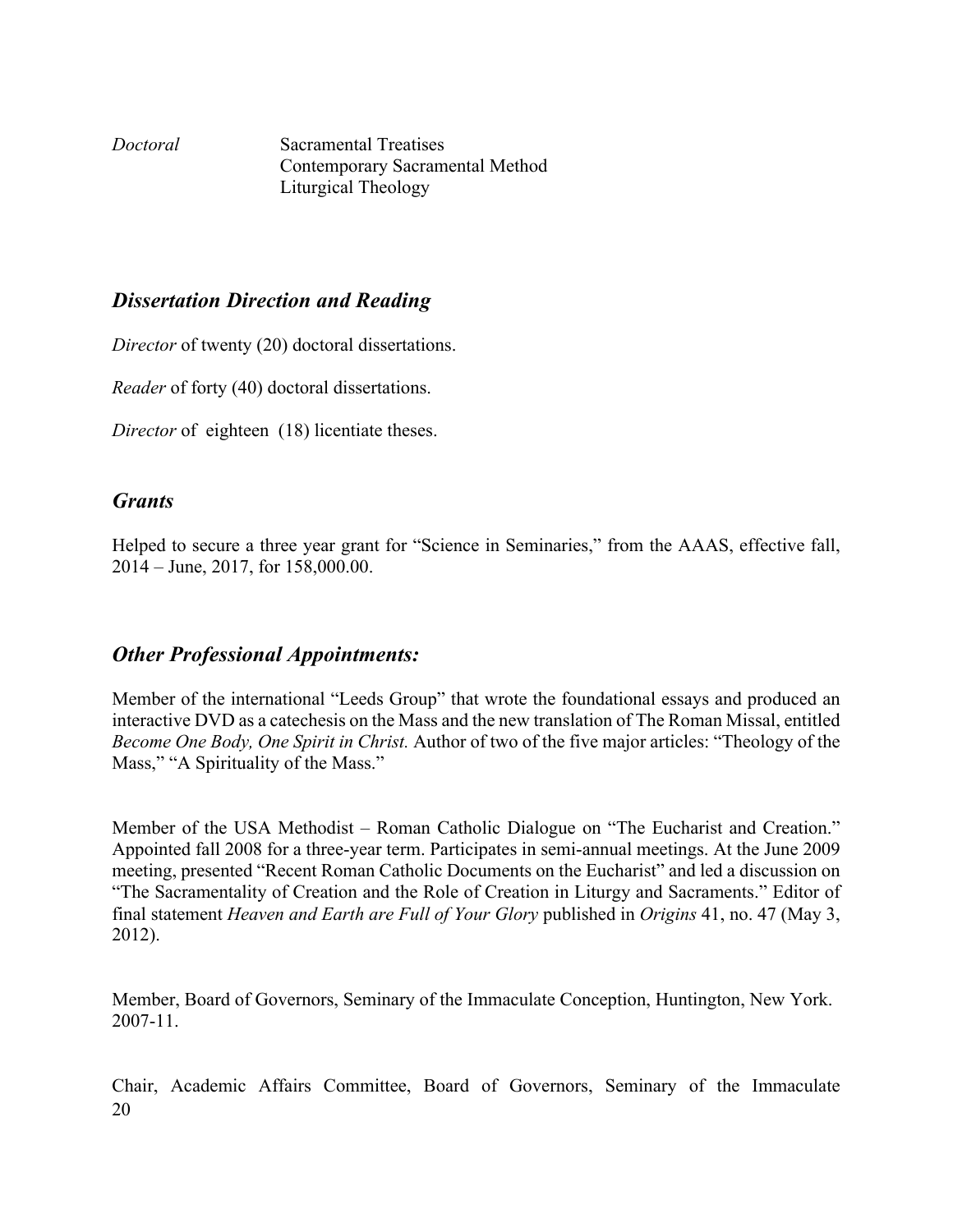Conception, Huntington, New York, 2007-11.

Member, Liturgy Committee of the Board of the Basilica of the National Shrine of the Immaculate Conception, 2003-present.

Member, Sacred Arts Commission, Archdiocese of Washington, D.C. 1990-present. Member, Board of Advisors, Pontificio Ateneo Sant' Anselmo, 2017-present.

# *United States Conference of Catholic Bishops (USCCB) Responsibilities*

Theological Consultant, National Conference of Catholic Bishops' Committee on the Permanent Diaconate, 1986-1999.

Advisor / Consultant National Conference of Catholic Bishops' Committee on the Liturgy/ Divine Worship, 1992-95, 2004- present. Most recent reappointment, January 2017, for a period of three years. This is the longest any individual has served the Committee in this capacity.

Contracted lead author of the Committee's statement on the Fiftieth Anniversary of the promulgation of the Constitution on the Sacred Liturgy entitled "Stewards of the Tradition." http://www.usccb.org/about/divine-worship/stewards-of-the-tradition.cfm. Published Sept. 25, 2013.

# *Theological Consultant and Editor for Individual Bishops*

His Eminence Peter Cardinal Turkson, Prefect for the Dicastery for Integral Human Development (Vatican City).

His Eminence Michael J. Czerny, S.J. Secretary for Migration and Refugees, Dicastery for Integral Human Development.

The Most Reverend Kevin J. Farrell, Bishop of Dallas, now Prefect of Dicastery for Laity, Family and Life, (Vatican City) 2006-present.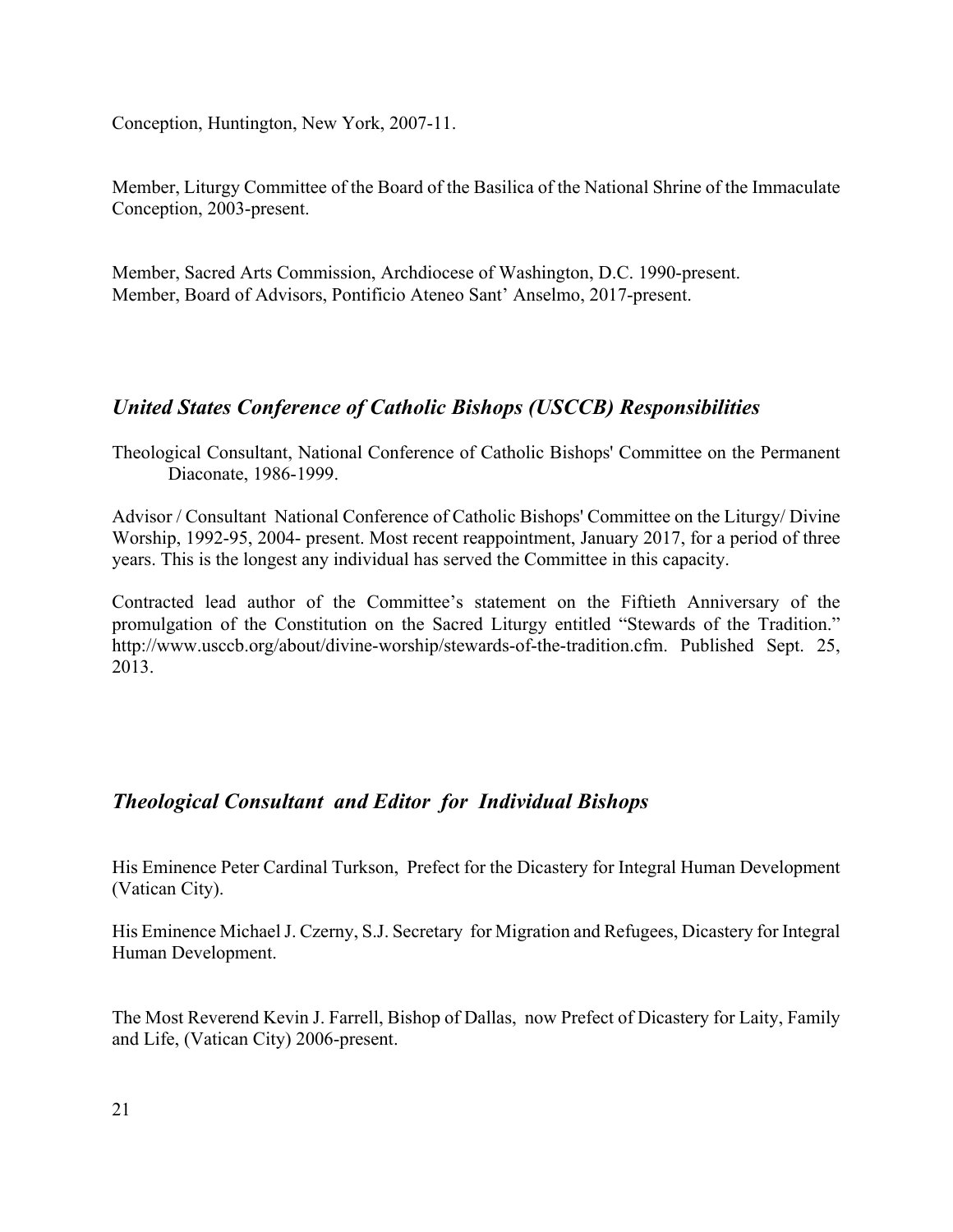The Most Reverend Wilton D. Gregory, Archbishop of Washington, D.C., 2010-present.

The Most Reverend David M. O'Connell, Bishop of Trenton, 2010-present.

# *CUA Administrative responsibilities:*

Associate Chair, Theology Department, Catholic University, 1988-91.

Member, Committee on Appointments and Promotions, Theology Dept. Catholic University, 1988-91, 1991-98.

Director, Liturgical Studies Program, Catholic University, 1991-94, 1999-2005, fall 2007.

# *CUA Committee responsibilities***:**

Member, CUA Press Editorial Board, 1999-2000, 2001-07. Member, Grant-in-Aid Committee, Office of the Vice Provost for Graduate Studies, 1996-2013. Member, Graduate Board, 2000-10. Member, Governance ad hoc committee, School of Religious Studies, 2001-03. Member, Revision of Statutes ad hoc committee, School of Religious Studies, 2003-05. Chair, Magi Foundation Committee, 2005-13. Member, Steering Committee Middle States Evaluation Committee, 2008-11. Chair, Task Force One, MSCHE Self Study, 2008-11. Member, Dean's Committee to oversee the planning and execution of The First Year Experience, spring 2009-10.

# *Association of Theological Schools Accreditation:*

Oversaw the process of preparing the Self Study, Chaired the Committee and STRS task forces. Hosted the site visit Feb. 2006.

Reaccreditation granted for ten years with no notations.

# *STRS Hiring*

22 Summer 2005, hired three new personnel for the Office of the Dean: Business Manager, Faculty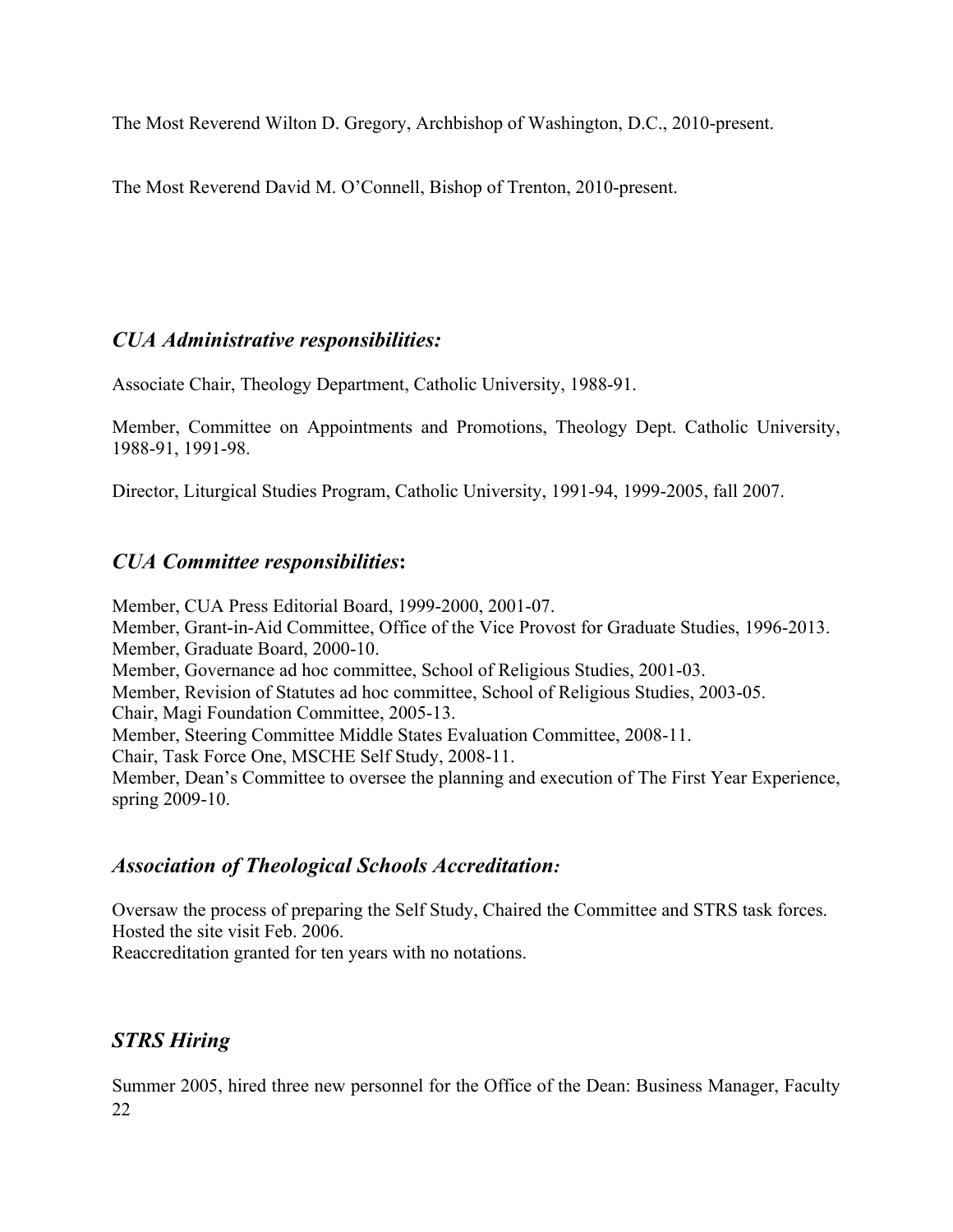Secretary and Assistant to the Dean.

Academic year 2008-09, consolidated the responsibilities of six office staff to five, one of whom now serves as Assistant Dean for Undergraduate Programs. This eliminated the need for a tenure track faculty member to serve as Associate dean for Undergraduate Study.

Oversaw the processes that occasioned the hiring of nineteen (19) new tenure track faculty members in STRS from August 2005-2011 (at the ranks of Ordinary Professor, Associate Professor and Assistant Professor). These are replacements for faculty who chose to retire and four who have chosen to seek employment elsewhere. The Dean was heavily involved in the latter negotiations.

Oversaw the processes that led to the granting of continuous tenure by the Board of Trustees to seven faculty members during the period from 2005-10 .

# *Dean's Responsibilities (2005-11)*

Call and preside at monthly STRS faculty meetings, monthly Executive Council meetings and the meeting of the Committee on Appointments and Promotions, i.e. each time a candidate is invited for a faculty position to campus for an interview, and for the usual faculty business, i.e. voting on hiring, contract renewals, promotions, tenure.

# *Employee Evaluations*

Each spring met with every faculty member about his or her Faculty Activity Report, assessed strengths and weaknesses and engaged in discussion of the faculty member's planned goals for the following year. (There were occasions when these goals were adjusted and mutually agreed upon in light of this conversation.)

A faculty member's scholarly productivity (teaching, research and writing) and the results of these meetings were very influential on deciding the faculty member's merit increase.

Oversaw and participated in the evaluation of all STRS staff positions and evaluated the Business Manager personally.

# *Apostolic Visitation of Seminaries*

23 Coordinated visits of teams to CUA and with CUA faculty on the occasion of their visits to the houses of formation that STRS serves, e.g. Theological College, Redemptoris Mater Seminary,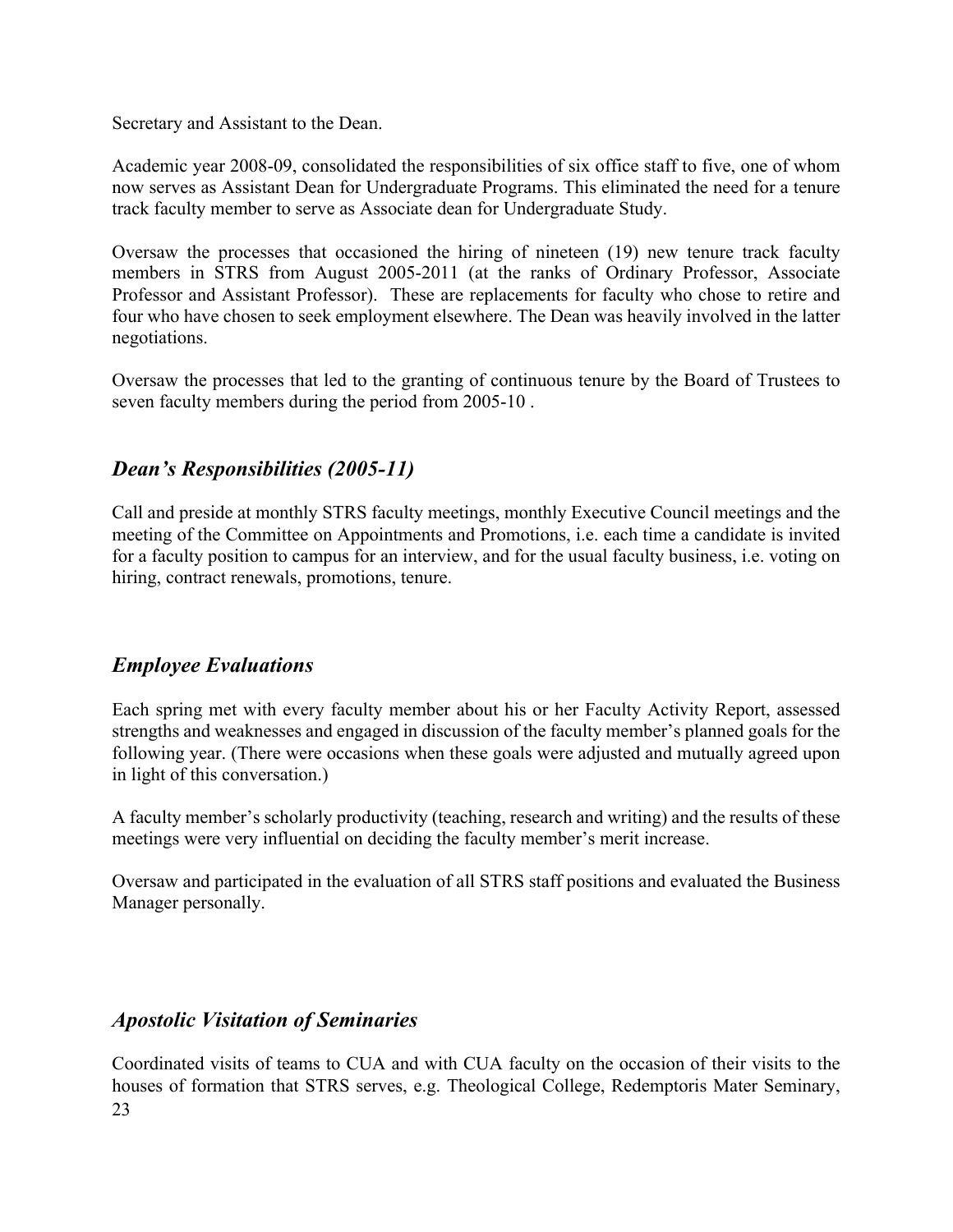etc.

Worked with Rev. Mel Blanchette S.S. to review the letter from the Congregation for Catholic education about Theological College (dated Dec. 15, 2008) especially concerning the references to STRS and CUA in general.

# *Special STRS Initiatives*

Oversaw the planning and execution of the Symposium for the *"Year of Paul"* in March, 2008.

Worked with Rev. David M. O'Connell and Rev. Melvin J. Blanchette, S.S. to plan and execute the Symposium on *"Ministerial Priesthood in the Third Millennium"* at CUA on Oct. 6-7, 2009. Served on the coordinating committee for the symposium that included representatives from the Office of the President, the Office for Public Affairs, Theological College and STRS.

Worked with Rev. Mel Blanchette S.S., rector of Theological College and Rev. Edward Arsenault, Executive Director of St. Luke's Institute to sponsor a day long symposium on Msgr. Stephen Rossetti's book *Why Priests Are Happy* held at CUA Oct. 3, 2011.

### *Development*

Worked with the Office of Development to secure that the following (estimated dollar value) will be given to CUA upon the deaths of the donors:

The sum of over a million dollars to support the teaching of biblical languages for the Old Testament and the teaching of Old Testament in STRS;

The sum of over two million dollars to be awarded as scholarships and living stipends to deserving graduate students working on dissertations.

# *The "First Year Experience"*

Engaged the STRS faculty and gained their support for creating a new, required STRS course entitled "Faith Seeking Understanding." Worked with the ad hoc committee of nine faculty who worked on the syllabus for this course and who worked with the editors to publish the textbook containing writings from the church's tradition from the scriptures through Pope Benedict XVI.

# *STRS Speeches*